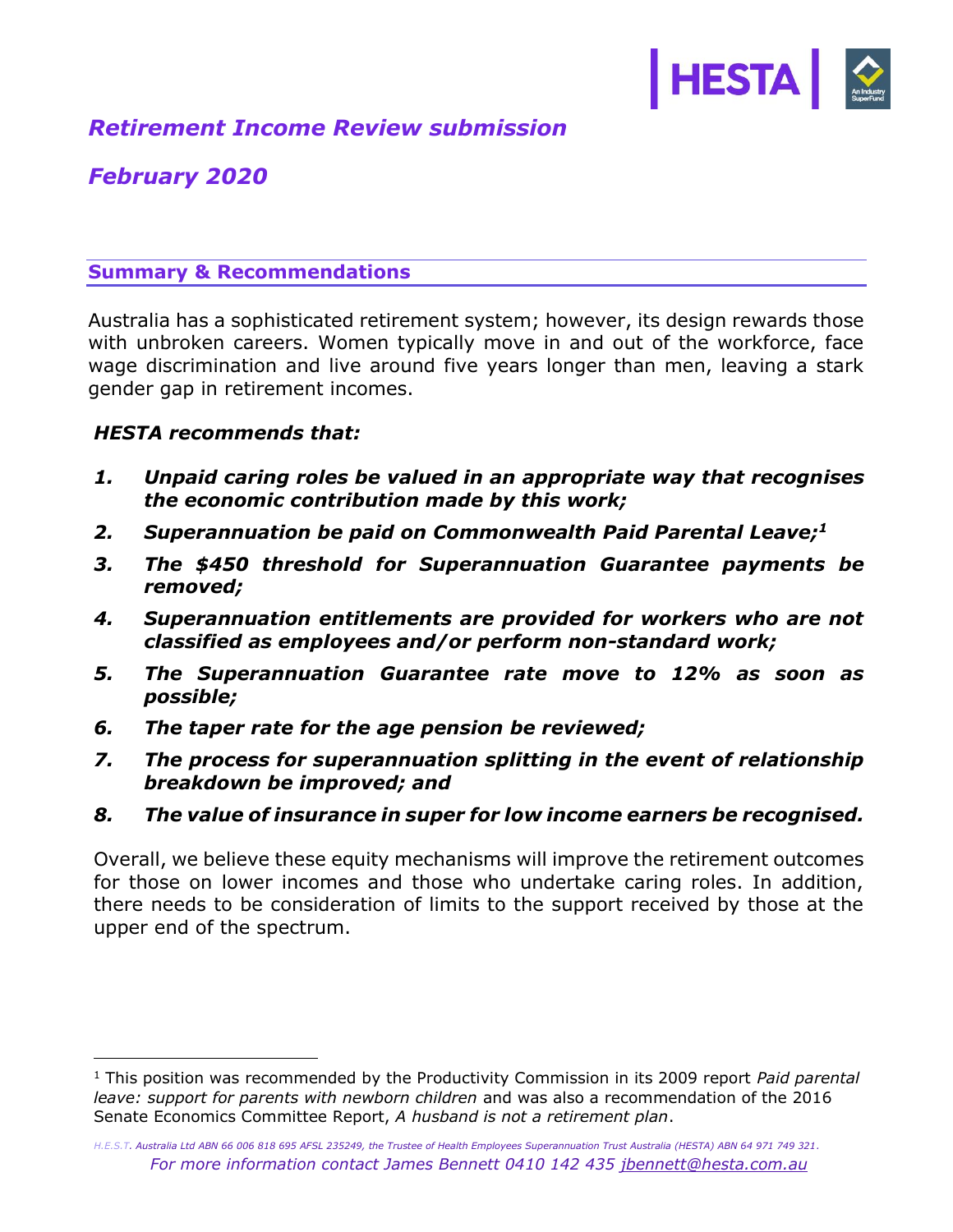# **Introduction**

i<br>I

HESTA welcomes the opportunity to make a submission to the Retirement Income Review. The retirement income system is part of an important social and economic framework that impacts all Australians at some stage of their life.

Our submission will focus on a typical HESTA member and how the system works for them or (in many cases) against them. We focus on our area of expertise, namely the superannuation system. However, we acknowledge the importance of the other two retirement income pillars being reviewed - the age pension and private savings. In particular, the age pension will continue to be an important support for HESTA members in retirement.

We encourage the panel to focus on the best ways to provide dignity in retirement using all three pillars and not to concentrate wholly on striving for a self-funded retirement.

We have primarily focussed on equity and other areas where we can contribute, particularly where our member's experience should be highlighted.

Australia has a sophisticated retirement system; however, it's design rewards those with unbroken careers. Women typically move in and out of the workforce, face wage discrimination and live around five years longer than men, leaving a stark gender gap in retirement incomes.

Overall, we believe there should be more equity mechanisms to improve the retirement outcomes for those on lower incomes and those who undertake caring roles. In addition, there needs to be consideration of limits to the support received by those at the upper end of the spectrum.

We look forward to further discussions about fairness and equity to strengthen our superannuation system and provide better outcomes to avoid poverty for our members in retirement. We have also attached several submissions and research papers that HESTA has previously produced. We have seen many changes to the superannuation system; however, the previous submissions remain relevant given that reform dealing directly with equity measures has not been prioritised.

The 2016 Senate Economics Committee inquiry report into retirement incomes for women<sup>2</sup> concluded that Australia's retirement income system does not adequately incorporate women and men's different experiences of work. The 19 recommendations to address structural causes of gender inequality in Australian retirement incomes appear to have been largely ignored.

<sup>2</sup> *A Husband is not a Retirement Plan: Achieving Economic Security for Women in Retirement*, April 2016.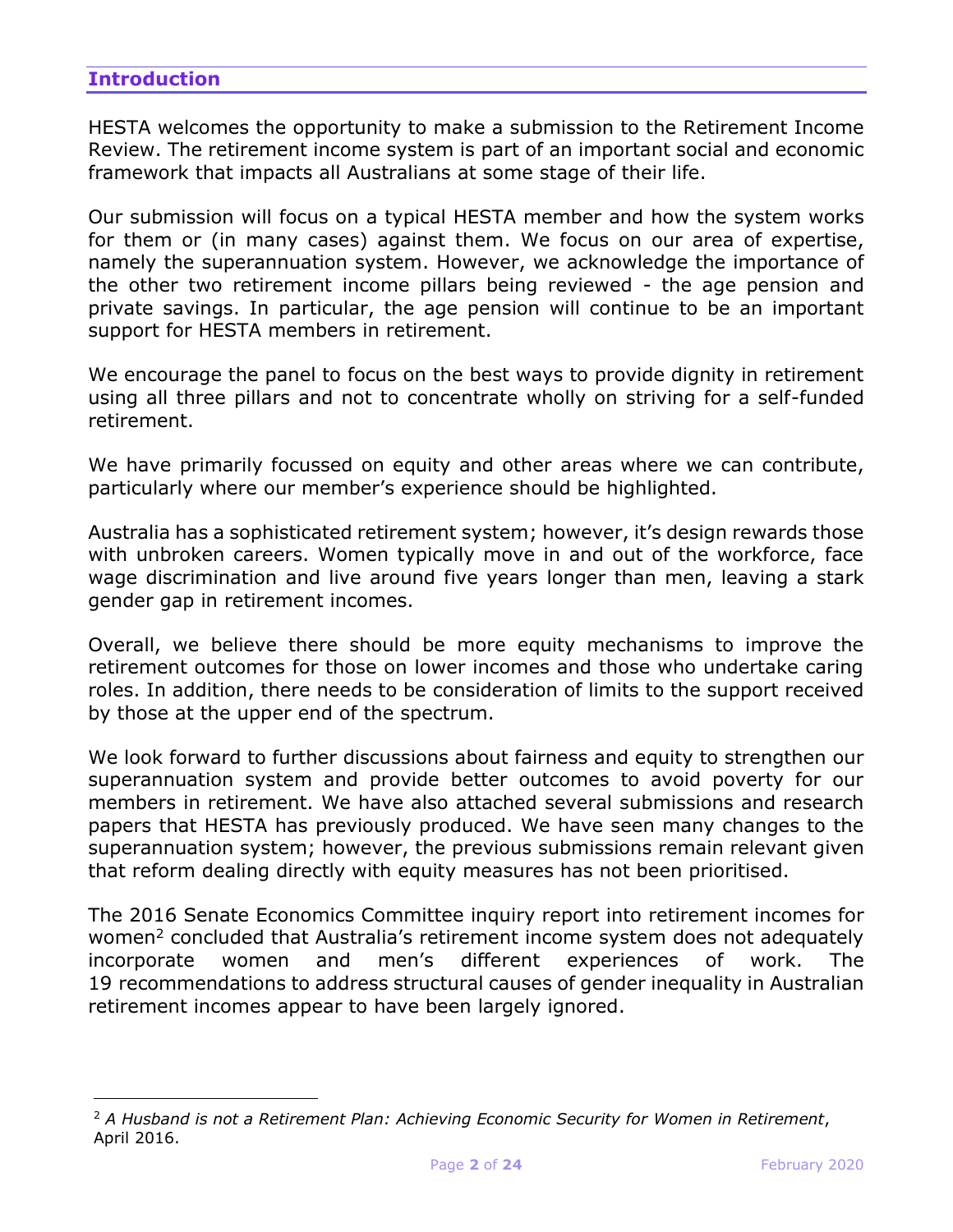The 2018 Government response to the inquiry 'noted' all the key recommendations and stated that:

"one of the most useful ways governments can address inequality in retirement incomes is to support economic growth to generate an increase in employment and incomes".<sup>3</sup>

Increased economic growth is not a panacea for structural inequality and we remain sceptical whether an understanding of women's lives has fully permeated perceptions about superannuation.

We understand the Panel must be guided by the terms of reference as determined by the Government; however, we note with disappointment the short timeline that has been dictated for such a complex, wide ranging and important process. Our retirement system reverberates over many decades and generations – it cannot be meaningfully reviewed in a few months.

We appreciate the engagement with stakeholders shown by the Panel members so far; however, the lack of a draft report in the timeline or scheduled public hearings raises serious concerns whether the final report can achieve the consensus and gravitas required for the Review to achieve any meaningful outcomes. Once again, we note the Panel can only work within the framework provided to them.

We would be pleased to answer any queries the Panel may have.

<sup>3</sup> Australian Government response to the Senate Economics References Committee Report: '*A husband is not a retirement plan' Achieving economic security for women in retirement*, August 2018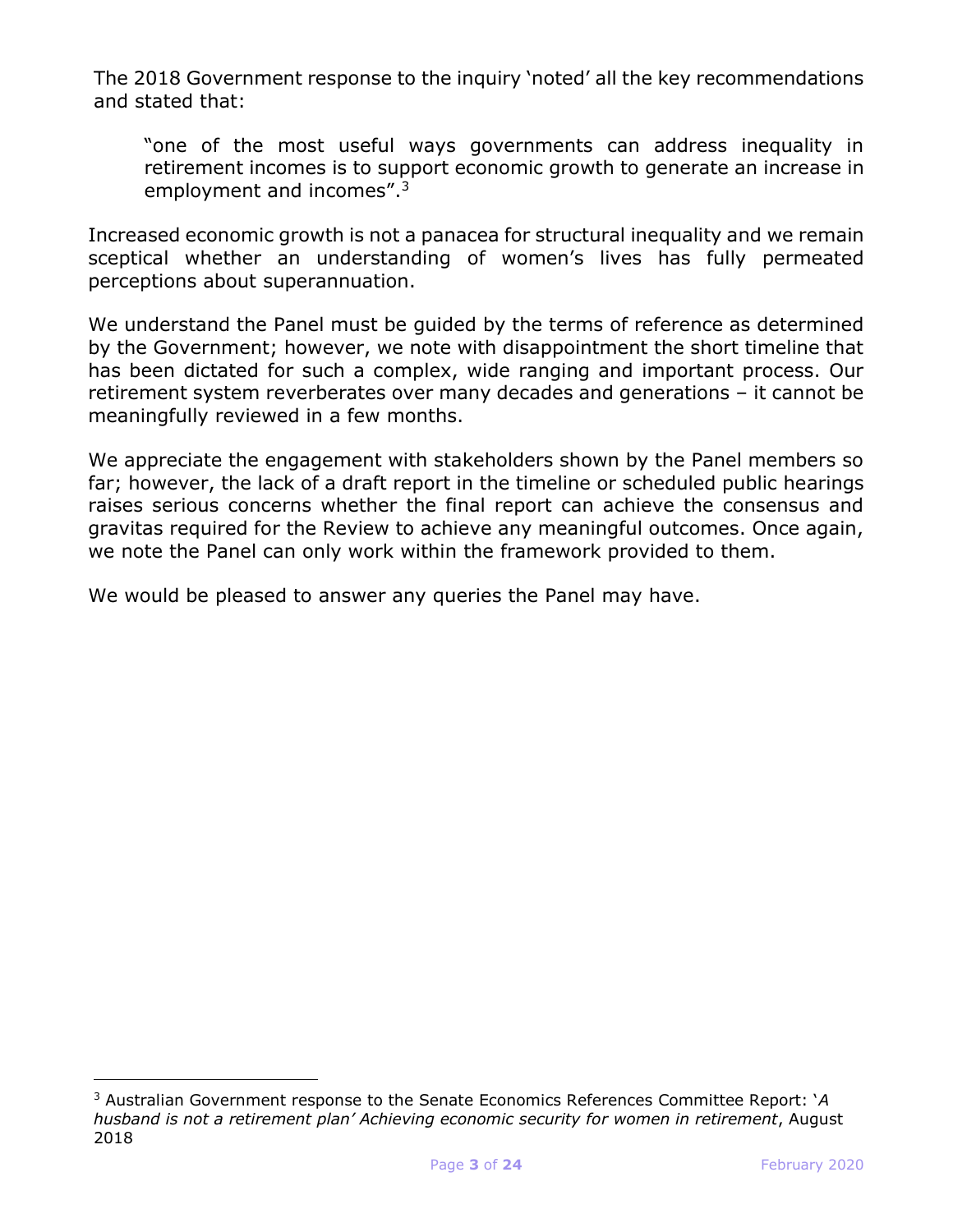#### **Our members – Our purpose**

HESTA has over 850,000 members, \$55 billion of assets and achieved an annualised return of 8.78% p.a. since inception in 1987 in the Core Pool – the MySuper authorised investment option.

HESTA is an industry super fund with a strict profit-to-members model that was created to meet the specific needs of employees working in the health and community services sector.

Our members:

- Work primarily in caring professions within the Health and Community Services sector, a sector with significant employment growth;
- Are mostly women (80%), and are likely to take career breaks, live longer, and more likely to be dependent on the Age Pension in retirement;
- These women earn \$52,400 per year on average, with our male members earning 20% more than this;
- Predominantly light blue/blue collar workers in non-desk-based roles, required to perform medium duty manual tasks as a part of their role;
- Are time poor generally balancing work and family responsibilities;
- HESTA members are some of the most vulnerable and marginalised workers in Australia;
- Generally, work under a traditional employment structure, drawing a regular wage.

The typical HESTA member is well known to Australia. She is skilled, vocationally driven, and will spend time out of the paid workforce to care for others and is currently 43 years old. It is for her that we make this submission and suggest changes to the structural elements of the retirement system based on proven international solutions.

We have included an infographic to show the characteristics of HESTA members as a *Village of 100*.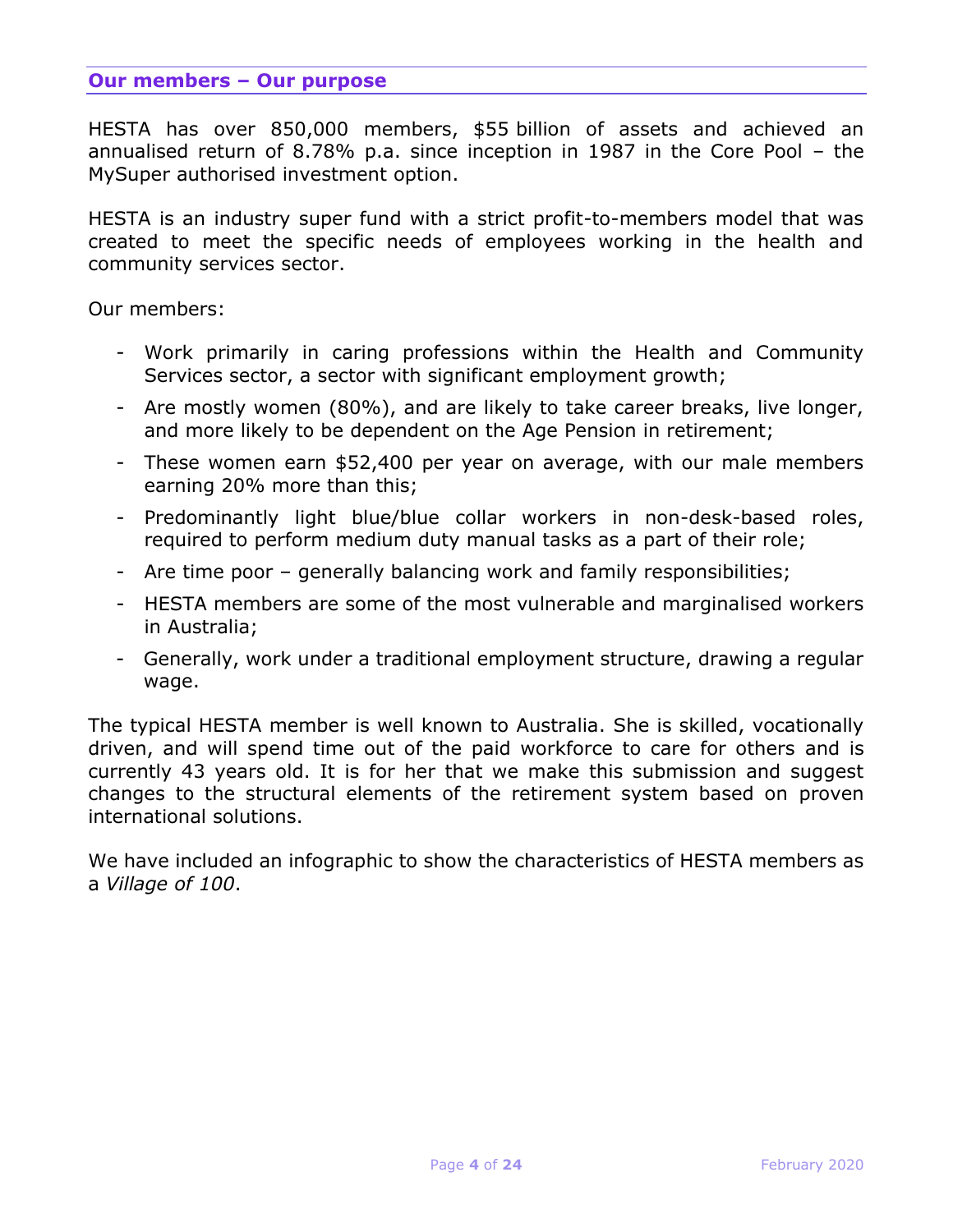# 100 HESTA members

#### **Gender**

Like the health and community services workforce in general, HESTA members are predominantly women.



# **Working** and retired

Most of our members are still working. That's because the superannuation system (which only began in the early 1990s) is still maturing, and few of our members have retired yet.



# Age

HESTA members fall into all stages of work life: younger workers just starting out, mid-career workers, and older and retired workers.



# **Average** annual salary (for working members)

The average **HESTA** member makes over \$53,000 per year. But our male members, on average, make about 20% more than our female members.



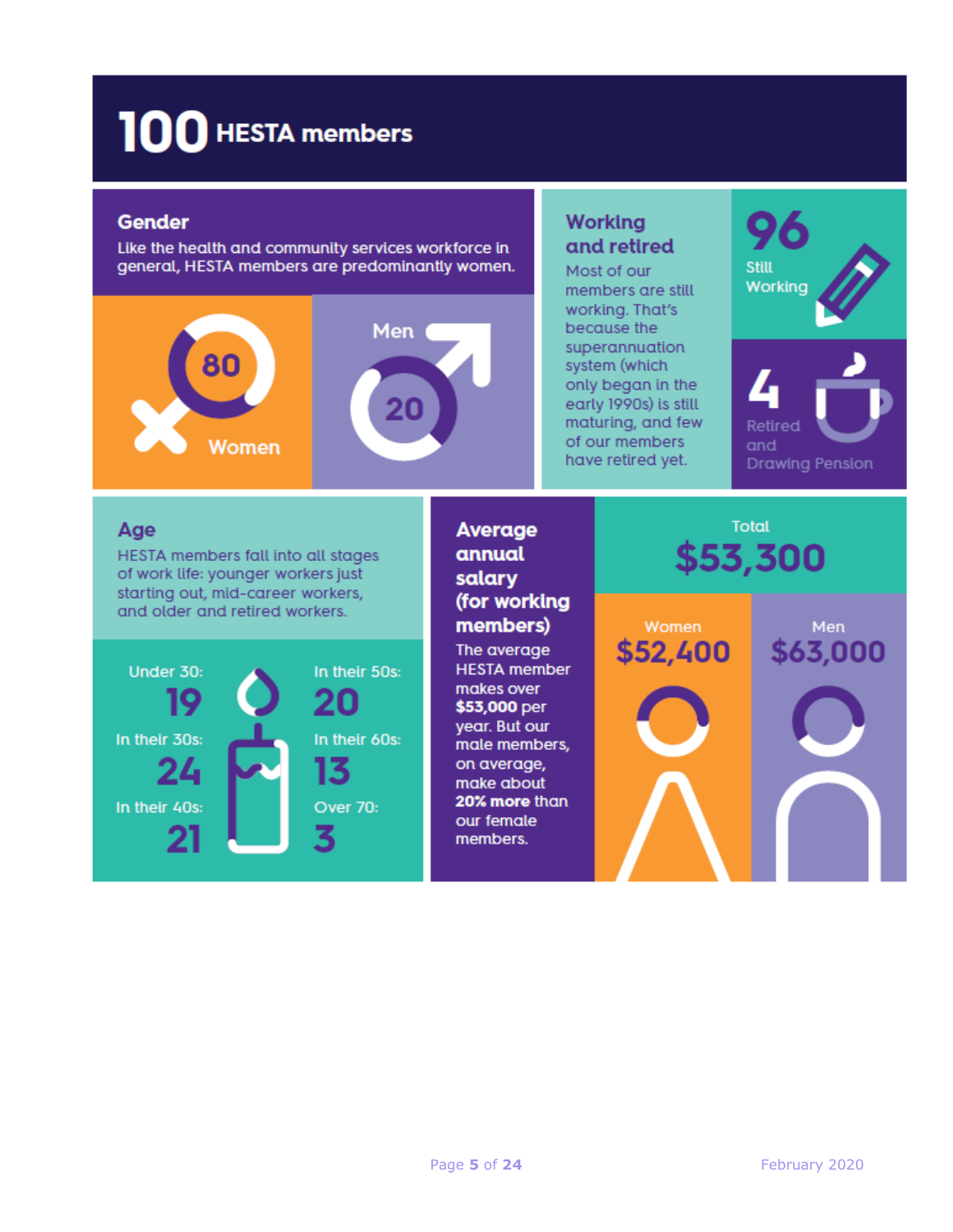#### **Average length of HESTA membership**

Over one third of HESTA members joined our fund within the last five years; this reflects the strong growth that has occurred in health and community services. Relatively few members have been with the fund for more than 20 years - but that is changing as the fund matures, and our working members accumulate more experience.

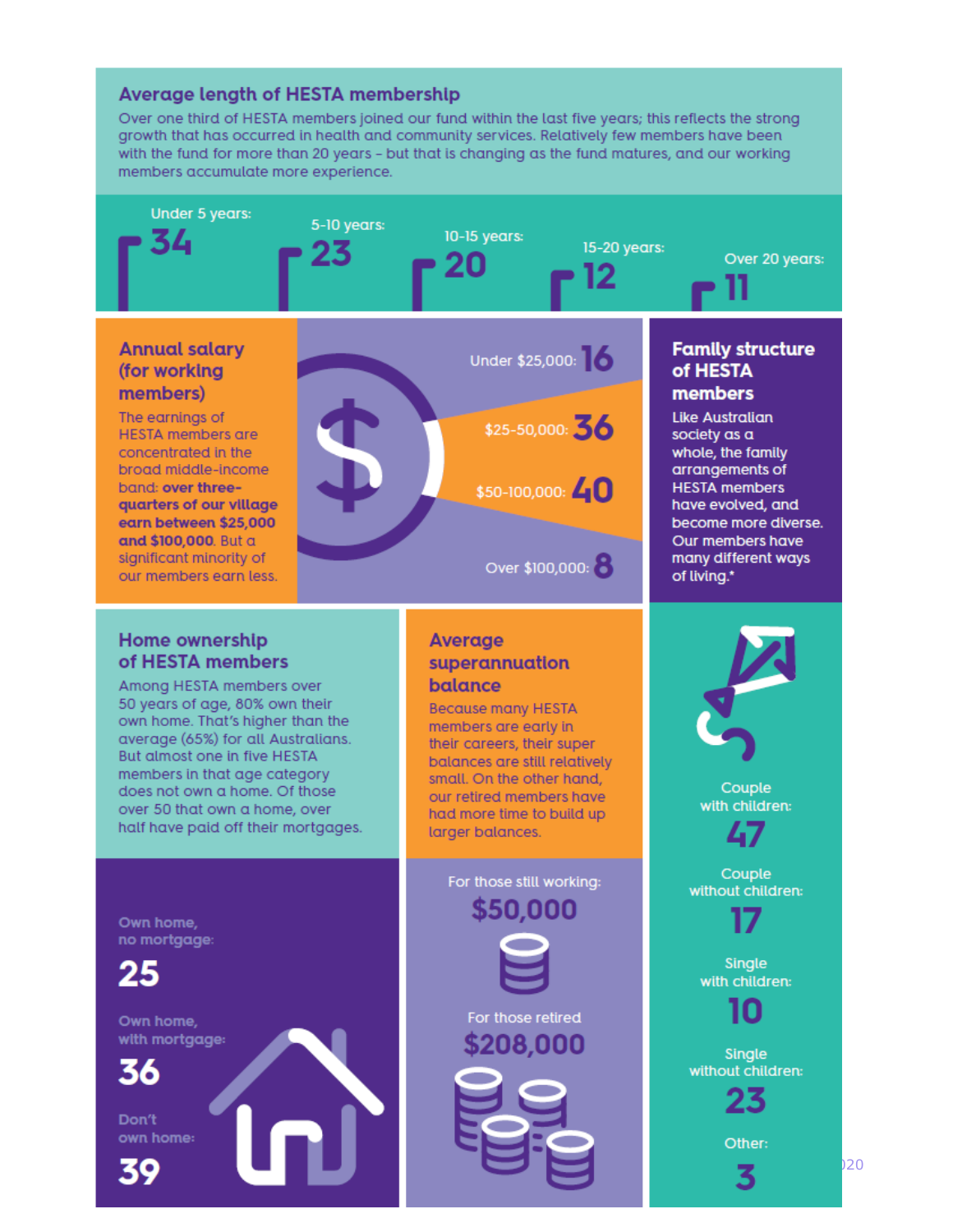# **An inequitable system**

Australian women overwhelmingly experience an intolerable level of economic insecurity in retirement. If the current policy settings remain then this will continue now and into the future. Our submission touches on the the significant inequality in retirement outcomes for women, and the various factors that contribute to these results.

For most women and most HESTA members the Age Pension is the main pillar for retirement income. Our analysis shows that approximately 6% of HESTA members will never even reach a balance of \$6,000 despite being in the workforce for decades.

Our current system magnifies the problem of gender differences in lifetime earnings. In addition, the bulk of concessions benefit men. Unfortunately, the current design of the system rewards higher income earners, rather than focusing on those most at risk of poverty in retirement.

We note a recent discussion paper and commentary<sup>4</sup> drawing on MARIA analysis from Treasury found that tax concessions on super contributions for higher income earners resulted in them receiving more assistance from the government than those who qualified for the means-tested age pension.

We note and strongly agree with the statement form the Panel that:

"The overall level of public support provided by the retirement income system should be targeted to those who need it most."<sup>5</sup>

Our current tax system does not deliver this and is inequitable in relation to super as it provides more public support to those in higher income brackets,<sup>6</sup> which is primarily men. This inequity is largely caused by income tax (and capital gains tax) systems that are progressive and a superannuation tax system that is largely flat. Consequently, the benefits of superannuation largely flow to people with high incomes and high superannuation balances.

<sup>4</sup> *Super funds demand Treasury modelling grunt,* Australian Financial Review, 7 January 2020

<sup>5</sup> *Retirement Income Review Consultation Paper* (pg 18).

<sup>&</sup>lt;sup>6</sup> ibid.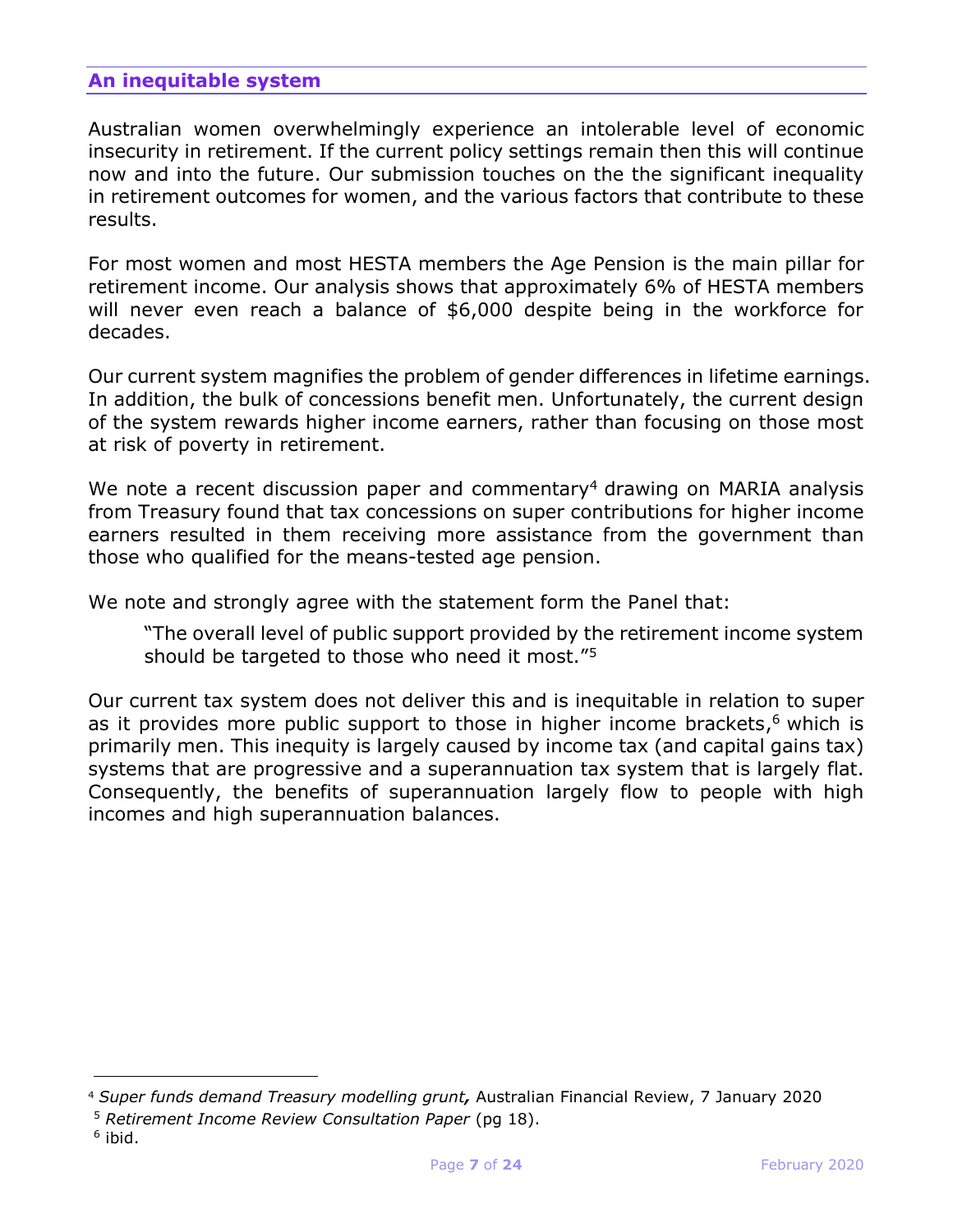Industry Super Australia's (ISA) examination of ATO data shows:

- The top 20% of taxpayers get 49.3% of the tax concessions; and
- The bottom 50% of taxpayers get 21.5% of the tax concessions.<sup>7</sup>

This is clearly unfair and suggests that tax concessions for superannuation actually amplify inequality in Australia rather than help to address it.

We also agree with the sentiments expressed by Dr Richard Dennis:

". . while the age pension is capped at \$24,268 a year for singles, there is no cap on the lifetime value of taxpayer support for superannuation. There are people with tens of millions of dollars in their superannuation funds who receive millions of dollars' worth of tax concessions each year."<sup>8</sup>

We believe there is a clear case for additional measures to assist those on lower incomes and those who undertake caring roles. HESTA does not have a fixed view regarding how support should be modified at the higher end of the scale. We recommend policymakers focus on rebalancing efforts. Any additional revenue from changes made at the higher end of the scale should be hypothecated for use to improve outcomes at the lower end of the scale.

<sup>&</sup>lt;sup>7</sup> ISA submission to Retirement Income Review.

<sup>8</sup> [https://www.theguardian.com/commentisfree/2019/nov/27/how-australias-superannuation](https://www.theguardian.com/commentisfree/2019/nov/27/how-australias-superannuation-system-steals-from-the-poor-to-give-to-the-rich)[system-steals-from-the-poor-to-give-to-the-rich](https://www.theguardian.com/commentisfree/2019/nov/27/how-australias-superannuation-system-steals-from-the-poor-to-give-to-the-rich)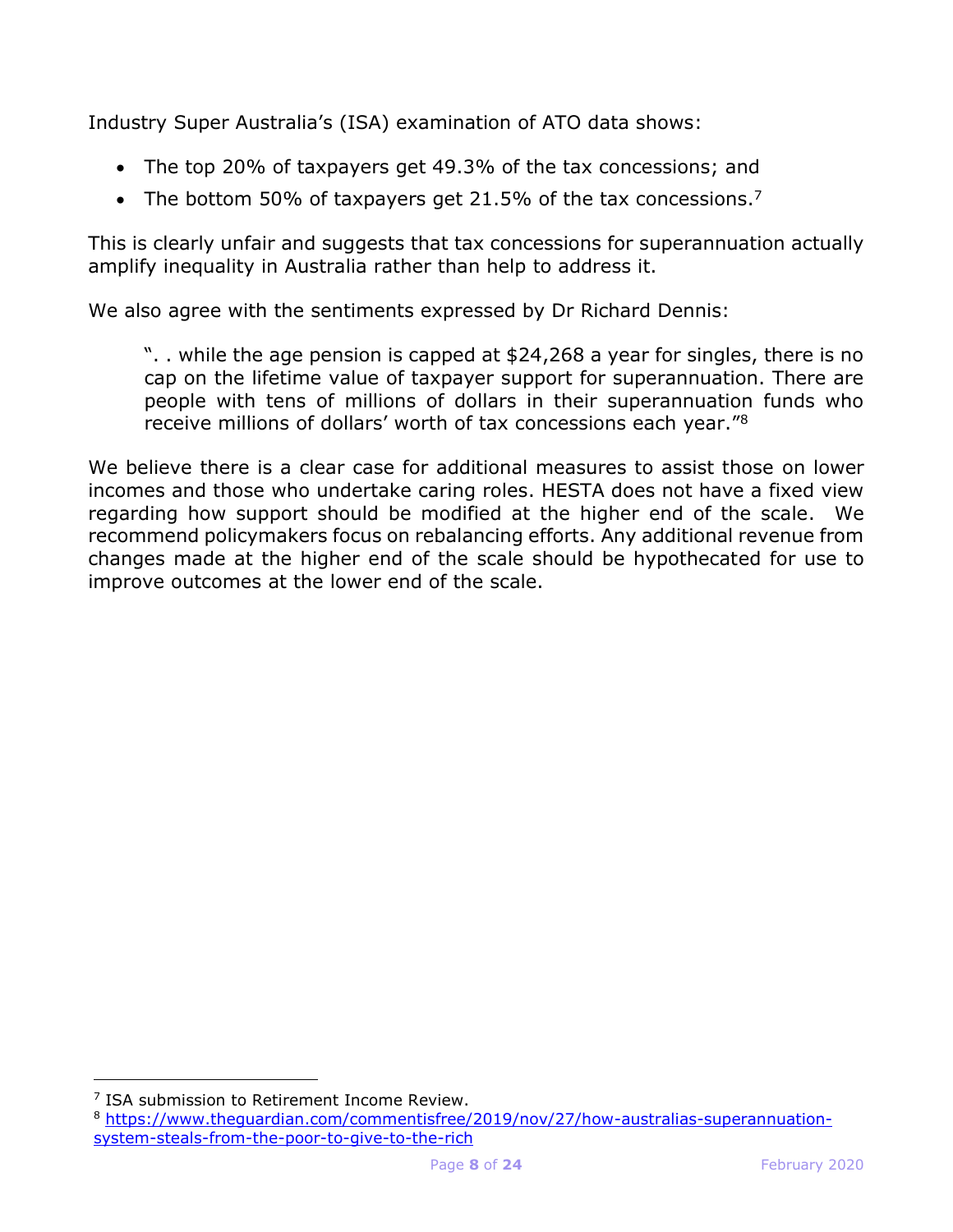# **Caring about inequality**

There are several well-known factors that combine to cause the gender savings gap in retirement and impact the poverty outcomes for women.

The drivers are:

- The gender pay gap
- Unpaid time out of the workforce caring for others
- Women's life expectancy.



Many factors explain the large, continuing pay gap between men and women. First, basic wages are significantly lower for women: ordinary time earnings for women in full time jobs are 14% less than for men. This figure is often reported as the gender wage gap, but it is not the full story.

Second, the base pay gap is amplified by payments of bonuses and overtime pay, which are concentrated in traditionally 'male' jobs (including executives, financial professionals, construction and mining). When that additional income is included, the gender pay gap swells to 17.5%.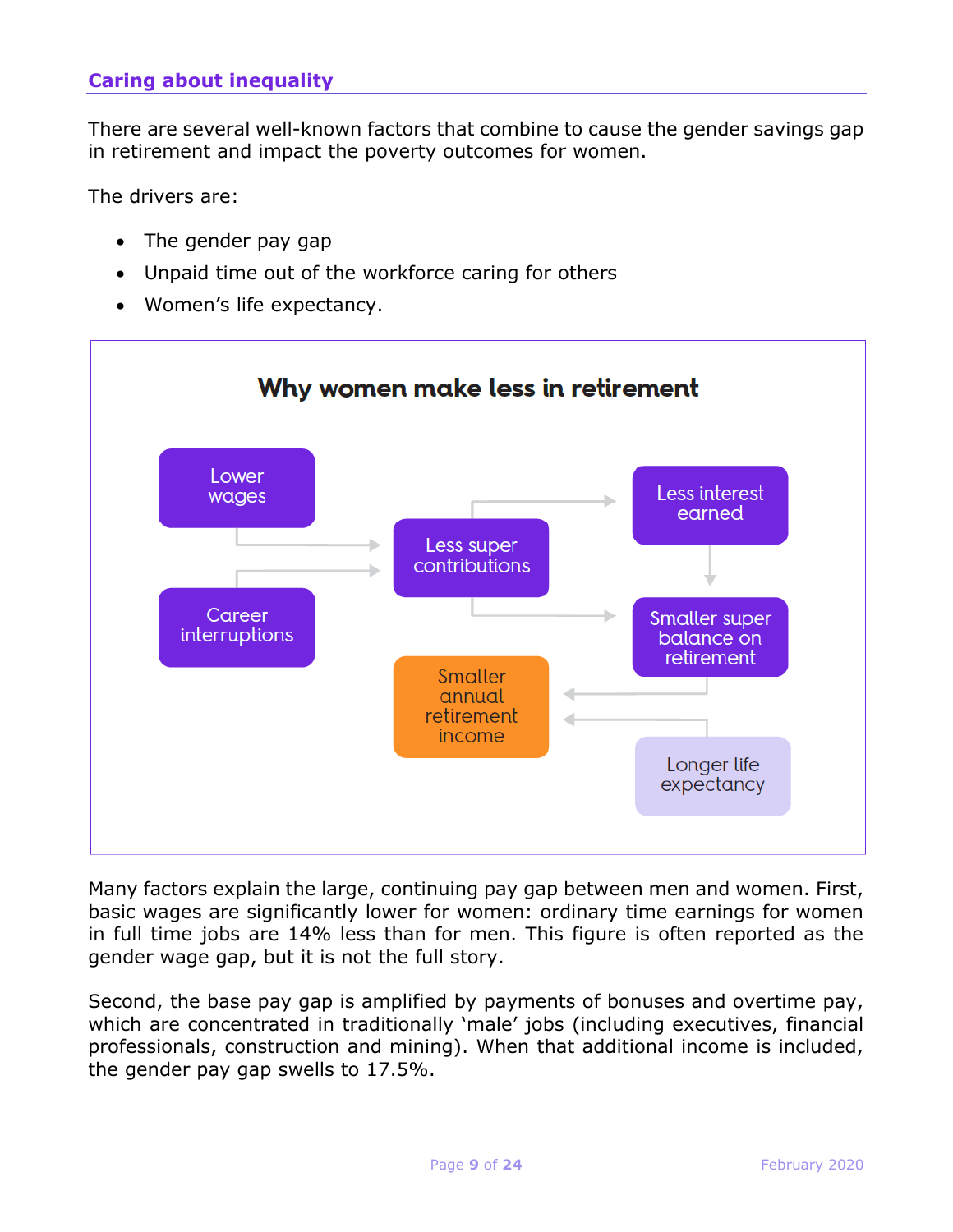However, biggest factor suppressing women's wages is their concentration in part time work and other irregular or precarious jobs. Those jobs not only pay lower hourly wages than full time jobs, but they also offer fewer hours. That widens the gender pay gap even more. In 2018, average weekly wages for women were 32% lower than for men.<sup>9</sup>

Closing the gender pay gap is important to our members and will help close the gender retirement savings gap; however, unpaid time out of the workforce to bear children and care for others is the driver that poses the greatest threat to a woman's prosperity in retirement.

Unfortunately, there is effectively a '*motherhood penalty'* as a result of having children: equal to at least 5-10% of wages. This is amplified because women typically receive smaller wage increases and fewer promotions after returning to work, and lower superannuation contributions.

This effect is most pronounced when children are very young, when a mother may stop work for a period of time. This is also the time when contributions to their super account would have the greatest chance to take advantage of exponential growth through compounding interest.

<sup>9</sup> ABS Catalogue 6302.0, Table 2.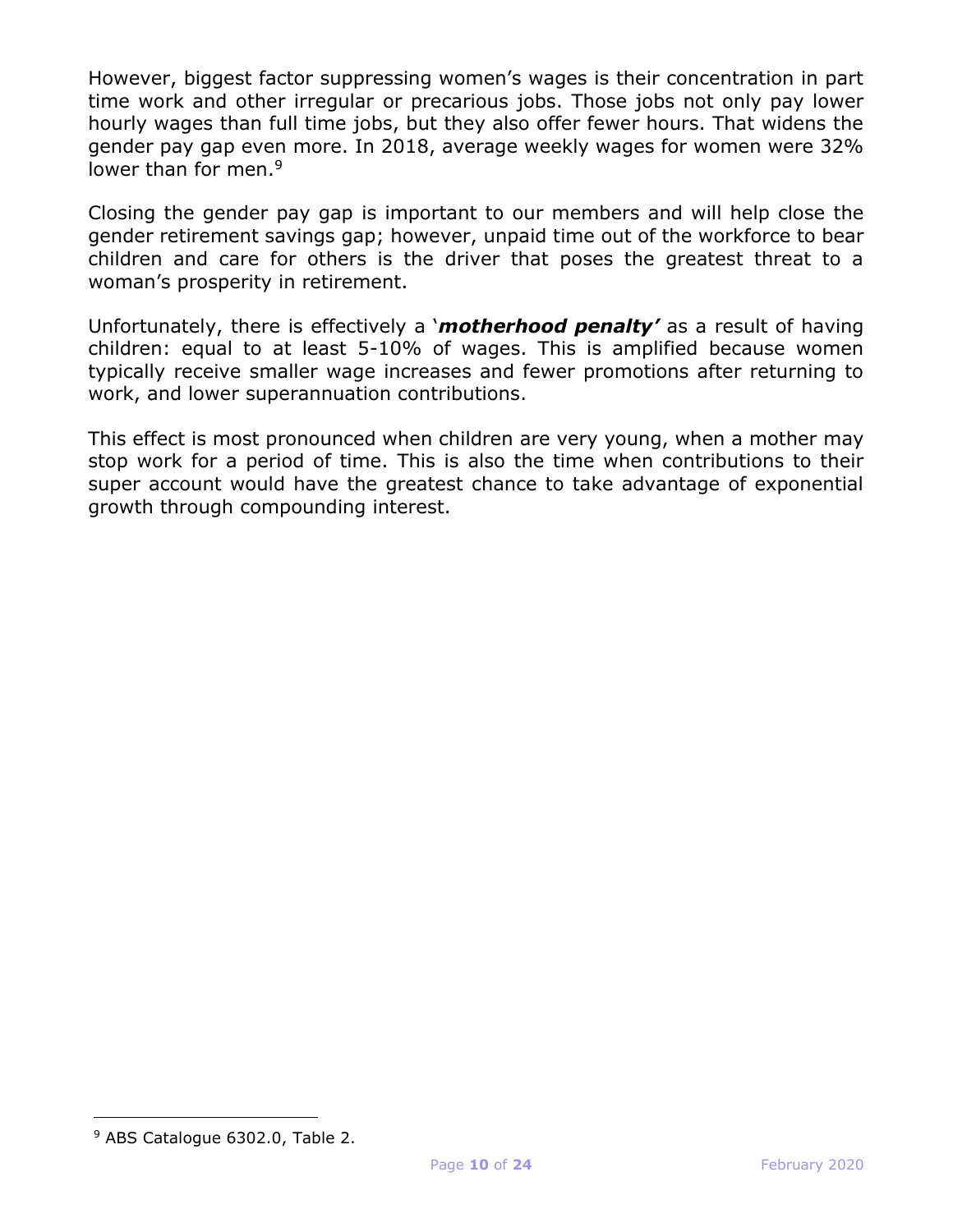

# Labour force participation by age and gender, 2018

*Source*: ABS Catalogue 6291.0.55.001, Table 1.

Almost all fathers who are in a couple work outside the home, but barely half of mothers in a couple do. In fact, single-parent fathers are more likely to be employed than mothers in a couple.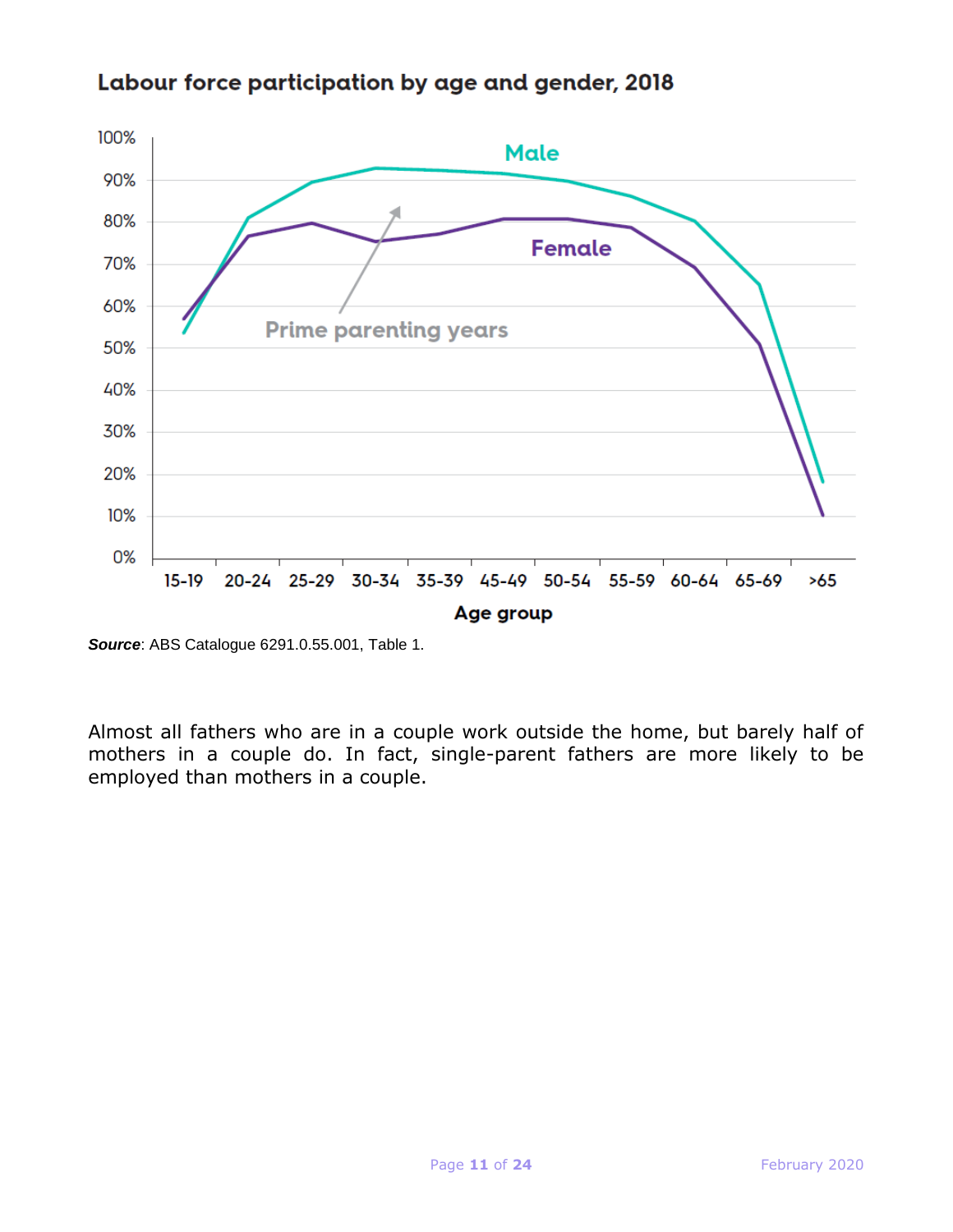# **Parents and employment**



*Source*: HILDA Report (2018), p.12.

Almost half of mothers do not return to work for more than two years after the birth of their first baby. These long absences from the workforce result in a direct loss of income while they are not in the workplace. But they also lead to longerterm earnings reductions because of foregone wage increases and promotion opportunities.

# Mothers' time off work with first child

| <b>Before birth</b> |       | <b>After birth</b> |       |
|---------------------|-------|--------------------|-------|
| Under 1 month       | 39.3% | Under 3 months     | 8.2%  |
| 1-3 months          | 15.1% | 3-6 months         | 8.5%  |
| 3-12 months         | 7.5%  | 6-12 months        | 20.9% |
| Over 12 months      | 16.3% | 1-2 years          | 18.3% |
| Never worked        | 21.8% | Over 2 years       | 44.1% |

*Source*: HILDA Report (2017), Table 4.2.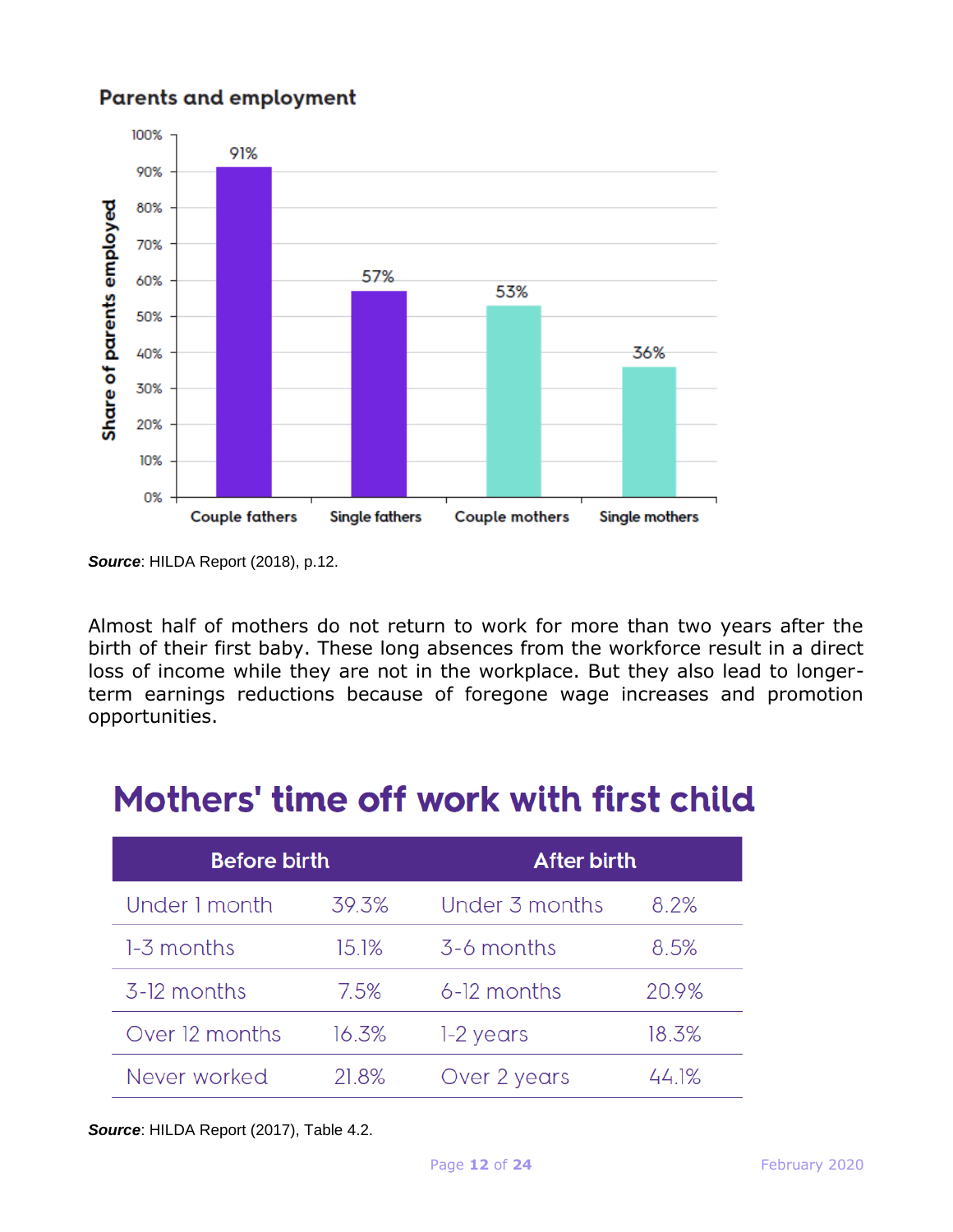Time out of the workforce is obviously not confined to women; however, caring for children and other relatives, is disproportionately performed by women. In addition, for those who receive paid parental leave, the SG does not apply to replacement income. This is the only form of leave that does not attract superannuation entitlements.

Looking after their children is not the only caring responsibility which falls disproportionately on women. Women also make up over two-thirds of all primary carers for elderly persons or persons with disability. And they provide a majority of non-primary caring as well. Over one-fifth of women between 45 and 75 serve as a carer for someone else. This unpaid labour imposes significant emotional, physical and financial burdens on women.



# Primary carers by gender, 2015

*Source*: ABS Catalogue 4430.0, Summary of Findings.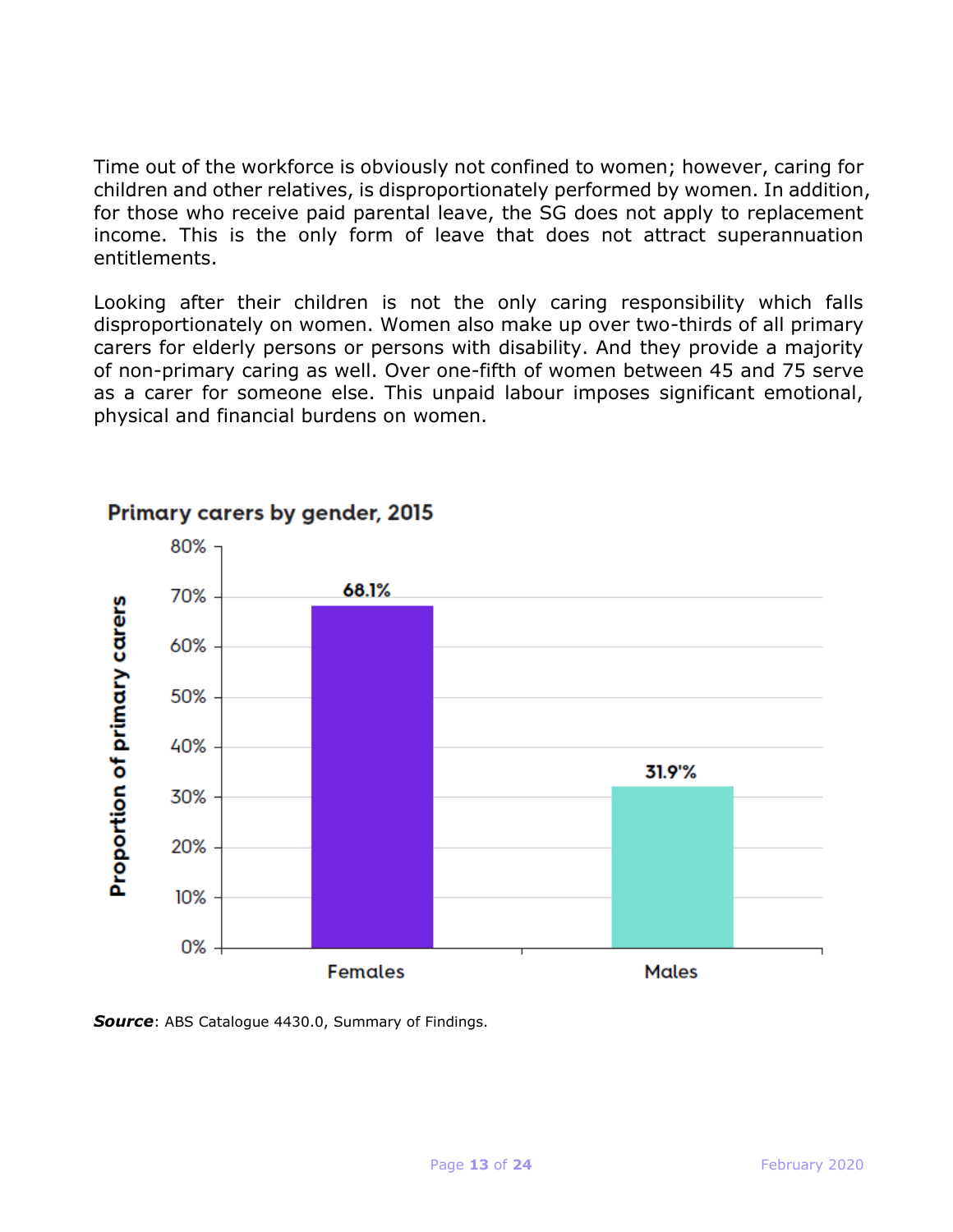

Women carers by age, 2015

*Source*: ABS Catalogue 4430.0, Table 32.3.

Almost all Australians can expect to be involved in an unpaid caring role in some capacity during their working life.

The rates and type of unpaid care provided by different genders in Australia has been well documented. The gendered nature of the obligation to provide care may be evident in the types of care relationships that men and women engage in. Women are more likely to care for children with disabilities and parents while men are more likely to care for their partner. The unpaid caring time out of the workforce will be more intense for women at the early stage of their career than for men. This has different impacts on workforce participation and therefore different impacts on retirement savings.

Unpaid caring roles make an important economic contribution to wider society but are generally not recognised or rewarded at an individual level. Ongoing economic activity and tax revenue requires people to participate in the economy. It may seem like a simplistic analogy but raising children provides the ongoing supply of people/workers/taxpayers to achieve this; however, the labour undertaken to provide this 'supply' is not rewarded in an economic sense – in fact it is largely punished.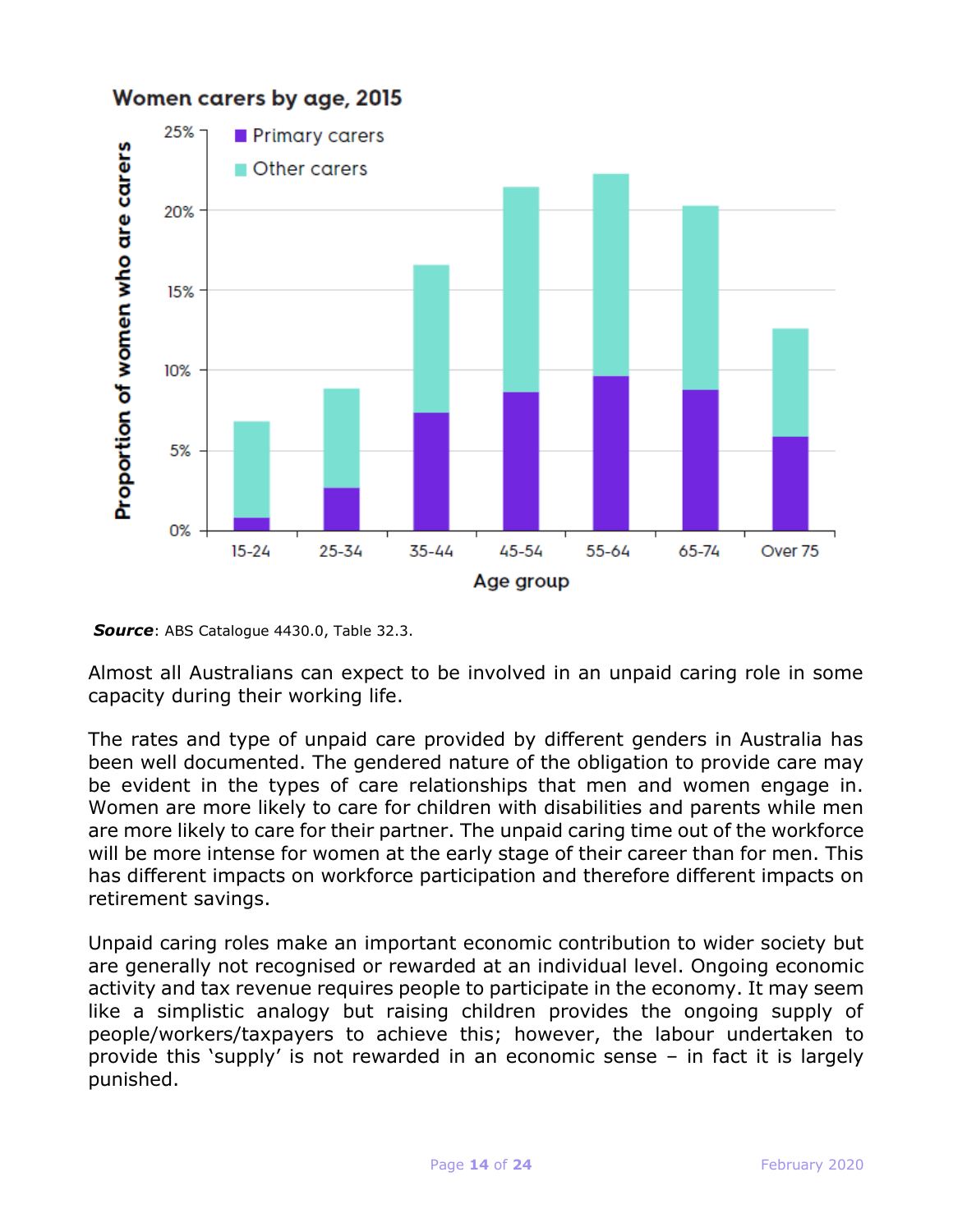Why is it that a mother caring for her children produces no 'measured' economic value, but the same mother hiring others to look after her children does? The answer stems from our narrow measurements of 'economic activity', which currently only captures activities for which people are paid.

If the economy is not delivering equitable outcomes for large portions of the population then we shouldn't be afraid to change it. We should have an economy that serves society; not the other way around. Unpaid caring roles are obviously valued in an emotional and 'human' way, but there is no reason why they can't be valued in an economic way as well. Essentially our narrow definition of 'economic activity' needs to change.

PWC has previously estimated that the replacement cost of informal childcare alone would be  $$409.5$  billion in 2016<sup>10</sup> - this is a massive contribution to society. If a small fraction of this amount was paid as superannuation this would make a substantial impact to retirement outcomes and send a strong signal that unpaid care is valued.

Women's unequal experience in the workplace carries over into greater financial challenges in retirement. Women are less likely to participate in the labour market – especially in prime child-bearing years. Women who are employed make almost one third less than their male counterparts: partly due to their concentration in lower-paying jobs, and partly due to shorter hours of work. They lose more income to career interruptions. The resulting loss of superannuation contributions (and subsequent investment income) imposes a major additional financial penalty.

When they reach age 65, most women can anticipate to live longer than men: by close to three more years, on average. But women's super balances on retirement are more than a third smaller, on average, than men. Elderly women are thus left more dependent on the Age Pension, support from families, and other sources of income – and too many, unfortunately, experience poverty.

For women who are currently working there is no change to the superannuation system that will be enough to arrest these figures completely. A well-funded social security system is crucial for the financial wellbeing of Australian women. The median superannuation balance held by women is only \$39,000 and shockingly, one-third of women over age 15 have no superannuation at all.

<sup>10</sup> *Understanding the unpaid economy*, PwC Economics and Policy, March 2017.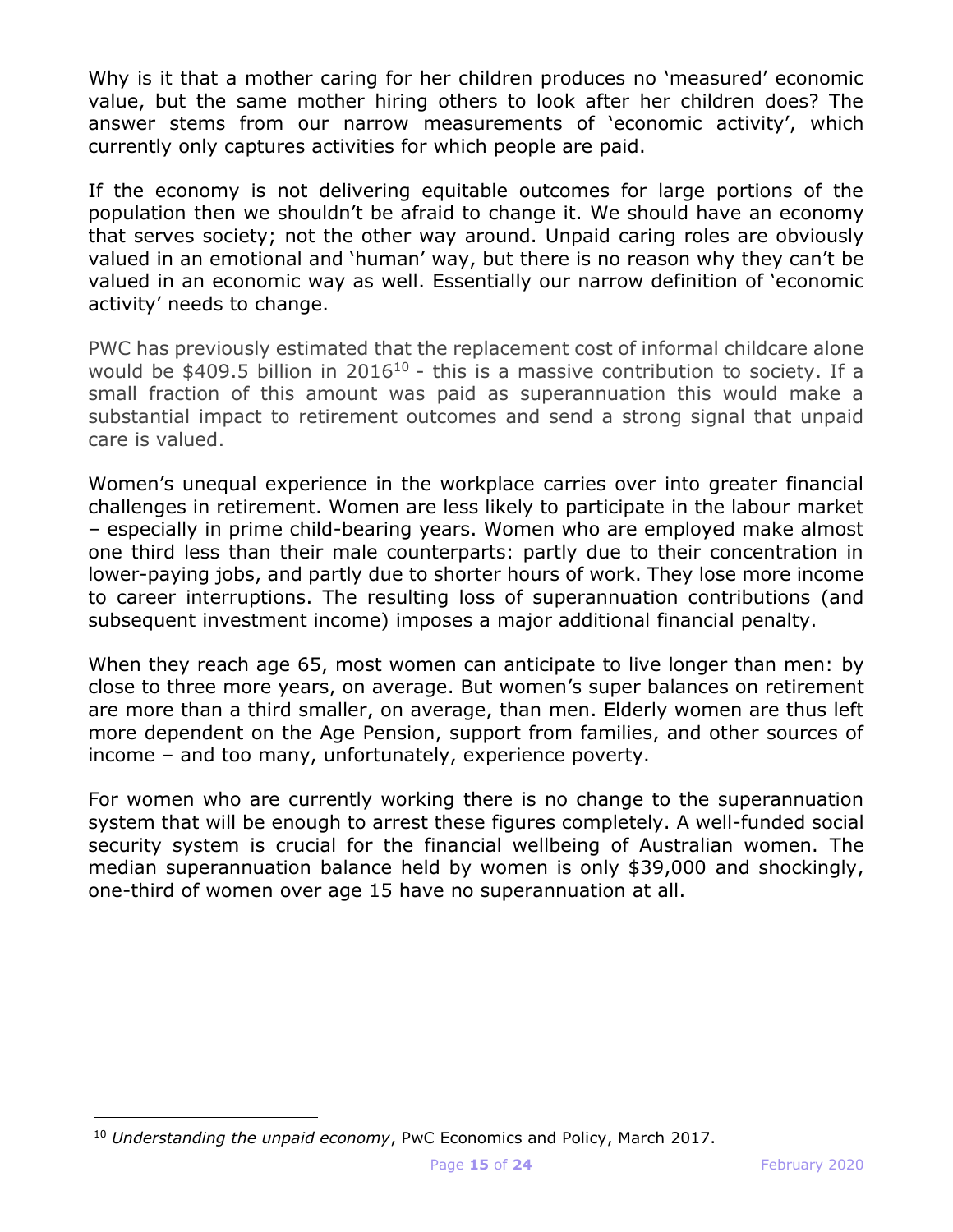# **Median superannuation balances, 2015-16**



*Source*: ABS catalogue 4125.0, Table 2.7; Clare for Association of Superannuation Funds of Australia (2017).

When universal superannuation was established, it was determined that a threshold should be set for monthly wages under which superannuation payments need not be made. At the time it was argued that the administrative burden would be too great if the employee was earning under \$450 per month with them.

Consider a nurse, with unpaid caring responsibilities who has irregular shifts across three health providers. She earns the following in one month:

- \$360 from a pathology lab where she works drawing blood samples
- \$420 from a hospital filling in a night duty shift
- \$445 from a GP clinic where she taught first aid.

Her total gross monthly pay is \$1,225 but total superannuation contribution for that month is \$0.

Three different employers, all under the \$450 threshold for the month; consequently, none of these contributed to her superannuation. This is unfair and unnecessary.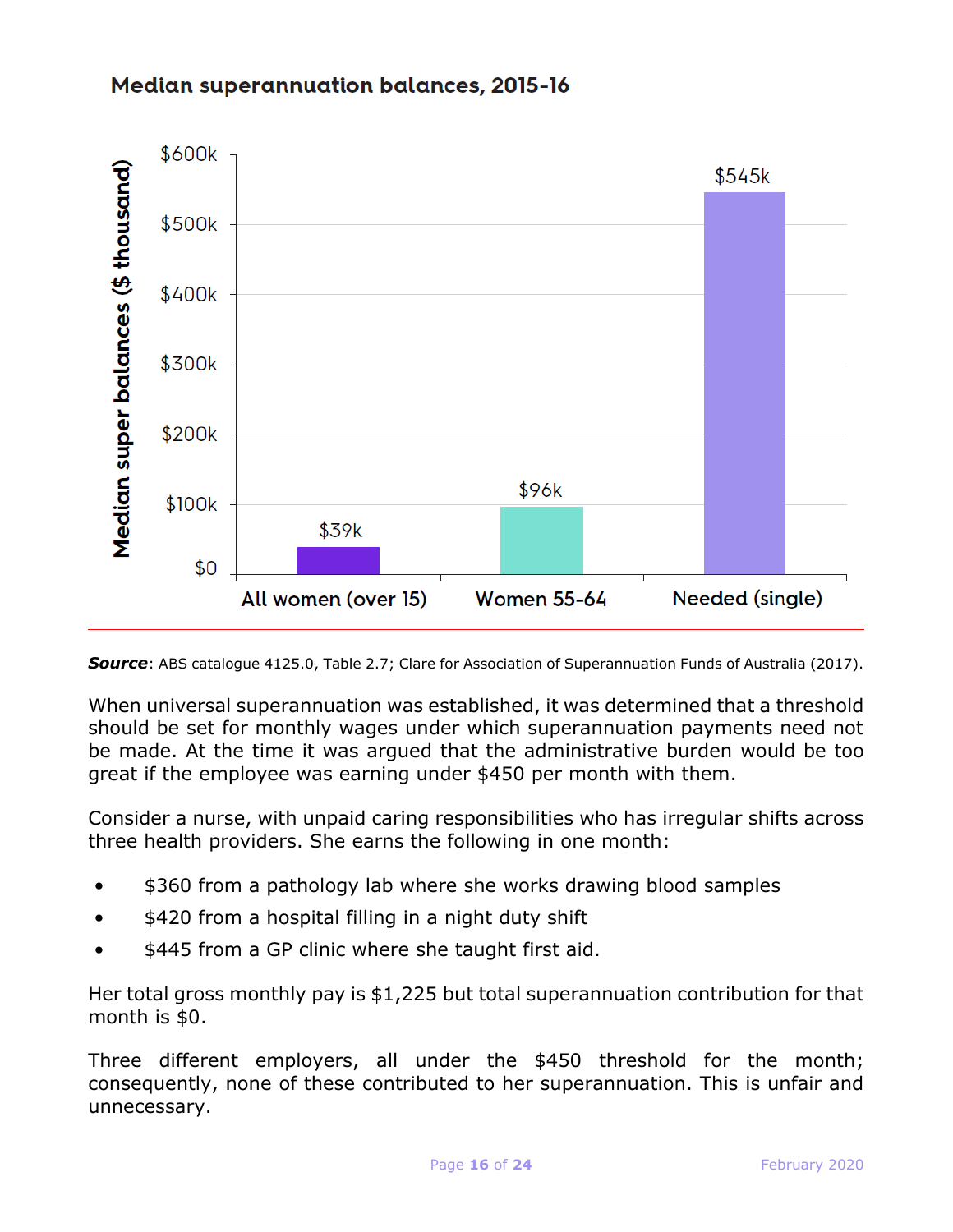The 'administrative burden' rationale for the \$450 threshold may have made sense decades ago but in 2020 there is simply no justification for it to remain. The introduction of *SuperStream* by the Government has made everyday superannuation transactions easier, cheaper and faster. It allows employers to pay a super contribution for all their employees regardless of their base salary and removes the administrative barrier associated with transferring contributions for those earning less than \$450 a month.

The \$450 threshold can be removed and should be removed.<sup>11</sup> Estimates from ASFA suggest that approximately 220,000 women and 145,000 men would benefit from such a change.

Not surprisingly most women under 40 are concerned that their retirement incomes will not be adequate under the current system (as shown below).



# Concern over retirement income adequacy

*Source:* Baird, Marion, Rae Cooper, Elizabeth Hill, Elspeth Probyn and Ariadne Vromen (2018). *Women and the Future of Work* (Sydney: University of Sydney Business School).

 $11$  There have been numerous stakeholders that have recommended the removal of the \$450 threshold including the Australian Institute of Superannuation Trustees, Women in Super, Industry Superannuation Australia, Association of Superannuation Funds of Australia.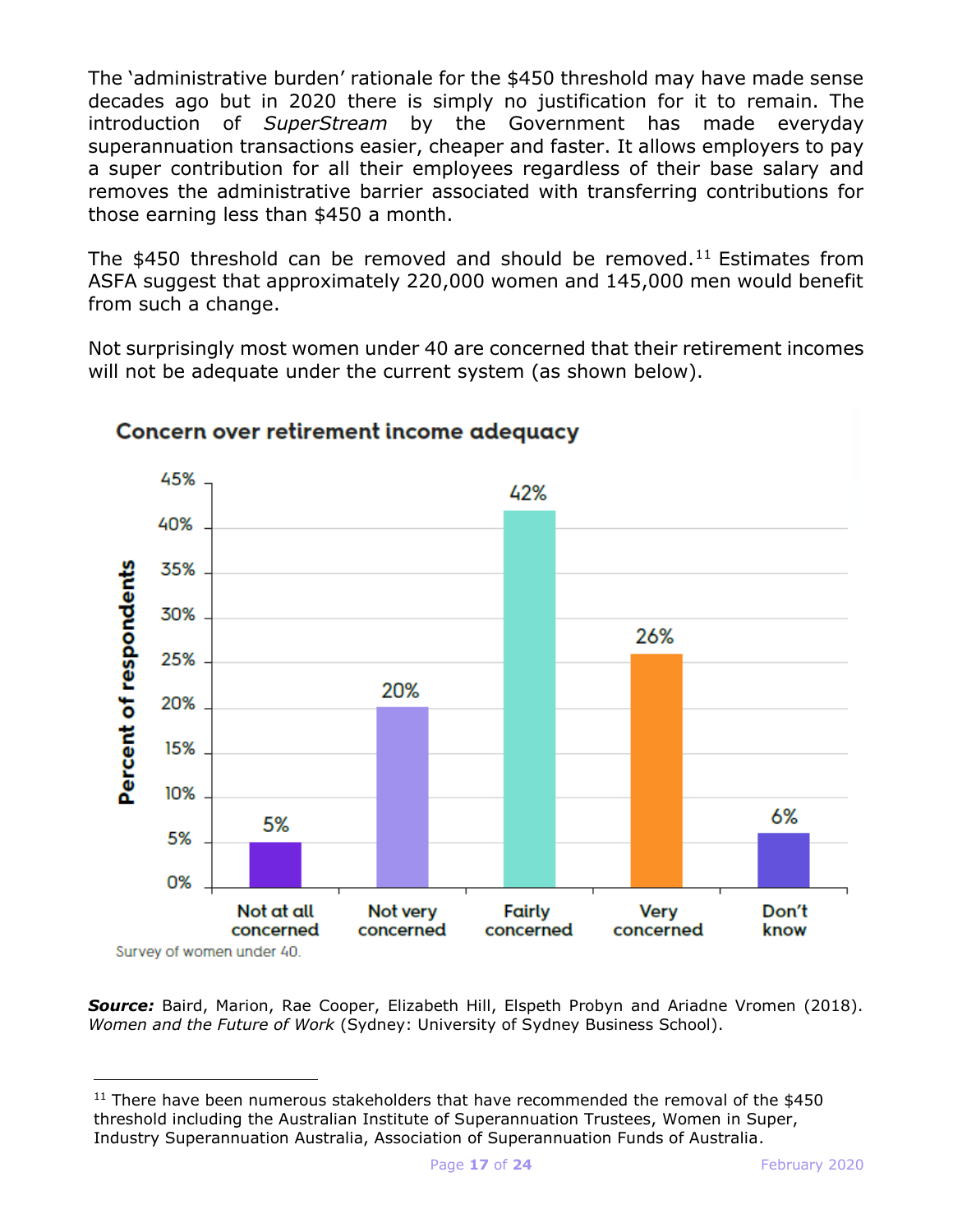*HESTA recommends that:*

- *Unpaid caring roles be valued in an appropriate way that recognises the contribution made by this work;*
- *Superannuation be paid on Commonwealth Paid Parental Leave; 12*
- *The \$450 threshold for SG be removed.<sup>13</sup>*

<sup>12</sup> This position was recommended by the Productivity Commission in its 2009 report *Paid parental leave: support for parents with newborn children* and was also a recommendation of the 2016 Senate Committee Report, *A husband is not a retirement plan*.

<sup>13</sup> This recommendation was also made by the Select Committee on the *Future of Work and Workers* – September 2018 and *A husband is not a retirement plan,* 2016*.*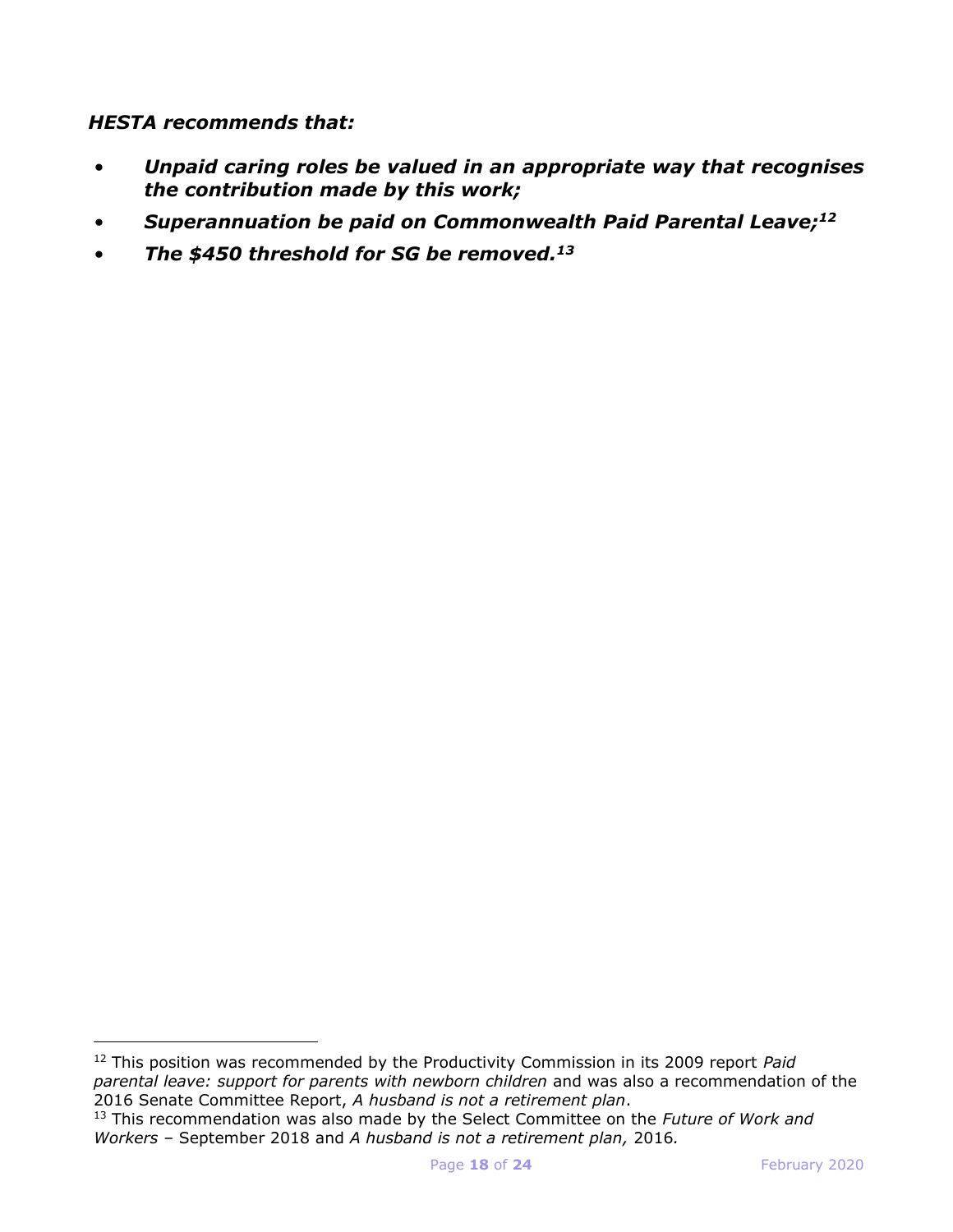# **Non-standard ways of working**

Since universal superannuation was introduced for all employees in 1992 there have been massive shifts in the nature of work and employment arrangements; however, superannuation has not evolved at a similar rate. Unfortunately, many of these changes have resulted in an increasing number of workers missing out on superannuation, thereby undermining the universality of the system.

The gig economy and other 'non-traditional ways of working' are changing the employment landscape and technology has made it easier to segment work into smaller parcels, often falling outside of the current scope of superannuation. Research by NMG consulting<sup>14</sup> in 2018 estimated that 2.3 million Australian workers partially or entirely fall outside of superannuation coverage which equates to almost \$10 billion in missed superannuation payments each year.

Over 1 million of these workers are in some sort of contracting arrangement which, unfortunately, can be deliberately used or imposed to avoid entitlements such as superannuation. There has been a rapid expansion of these new contractor models where most aspects of work are controlled by the platform owner. These types of arrangements are increasingly common in the Health and Community Services sector with casualisation and gig platforms defining workers as independent contractors.

Women are especially penalised by this trend, being more likely to participate in part-time or casual work, which increasingly comes in the form of a contractor rather than employee relationship.

Superannuation should be an entitlement of all forms of work – regardless of how it's performed. The current SG legislation is too narrow to adequately deal with these new types of working arrangements.

### *HESTA recommends that:*

i<br>I

• *superannuation entitlements are provided for workers who are not classified as employees and/or perform non-standard work.<sup>15</sup>*

<sup>14</sup> *Super and the changing nature of work*, NMG consulting 2018.

<sup>15</sup> This recommendation was also made by the *Select Committee on the Future of Work and Workers – September 2018.*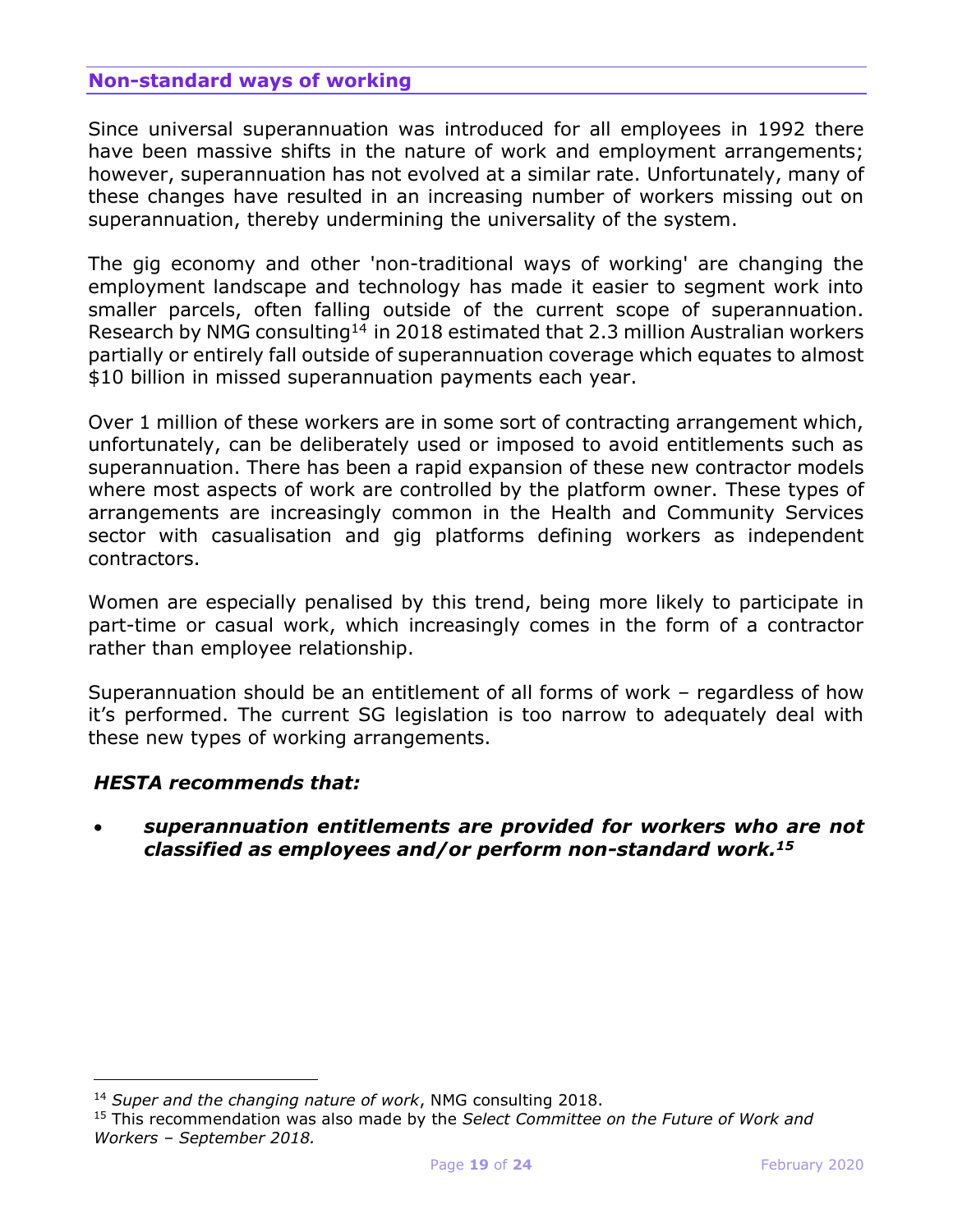# **The path to 12%**

There has been no shortage of research, debate, modelling, assertions and assurances regarding the legislated increases for SG to reach 12% in 2025.<sup>16</sup>

A uniform rise to 12% SG under the current policy settings would increase all super balances. This would undoubtedly assist those on lower incomes or with broken work patterns to achieve an adequate retirement.

HESTA supports the current legislated path to 12% - especially given the benefit it will deliver for the typical HESTA member. From an equity perspective 12% SG will provide far more value for those on lower incomes compared to those on higher salaries. As previously mentioned we believe there should be some form of 'phase out' of support or concessions for higher income brackets.

#### *HESTA recommends that:*

• *The Superannuation Guarantee rate move to 12% as soon as possible.*

#### **The taper rate**

i<br>I

HESTA believes the Age Pension taper rate should be reviewed with a view to improving fairness for low and middle-income earners. The 2017 changes mean that for each \$1,000 worth of assets above the full pension threshold, the age pension is cut by \$3. Previously, the taper rate was \$1.50 per \$1,000.

This change was unfair to many retirees and does not provide enough benefit for saving more. We note the widespread support for changes to address the current arrangements.<sup>17</sup>

### *HESTA recommends that:*

• *The taper rate for the age pension be reviewed.*

[https://www.futurework.org.au/abandoning\\_super\\_increases\\_won\\_t\\_boost\\_wages](https://www.futurework.org.au/abandoning_super_increases_won_t_boost_wages)

<sup>16</sup> <https://grattan.edu.au/superannuation/>

[https://www.theguardian.com/australia-news/2019/jul/22/liberals-at-odds-over-superannuation](https://www.theguardian.com/australia-news/2019/jul/22/liberals-at-odds-over-superannuation-increase-as-rebel-mps-demand-freeze)[increase-as-rebel-mps-demand-freeze](https://www.theguardian.com/australia-news/2019/jul/22/liberals-at-odds-over-superannuation-increase-as-rebel-mps-demand-freeze)

[https://theconversation.com/the-uncomfortable-truth-about-super-theres-no-one-size-fits-all](https://theconversation.com/the-uncomfortable-truth-about-super-theres-no-one-size-fits-all-contribution-130193)[contribution-130193](https://theconversation.com/the-uncomfortable-truth-about-super-theres-no-one-size-fits-all-contribution-130193)

[https://www.smh.com.au/politics/federal/liberal-committee-chair-backs-10-percent-compulsory](https://www.smh.com.au/politics/federal/liberal-committee-chair-backs-10-percent-compulsory-superannuation-freeze-20191010-p52zf7.html)[superannuation-freeze-20191010-p52zf7.html](https://www.smh.com.au/politics/federal/liberal-committee-chair-backs-10-percent-compulsory-superannuation-freeze-20191010-p52zf7.html)

[https://www.smh.com.au/politics/federal/retirement-income-review-a-stalking-horse-labor-vows](https://www.smh.com.au/politics/federal/retirement-income-review-a-stalking-horse-labor-vows-to-hold-on-to-12-percent-super-20191002-p52wzp.html)[to-hold-on-to-12-percent-super-20191002-p52wzp.html](https://www.smh.com.au/politics/federal/retirement-income-review-a-stalking-horse-labor-vows-to-hold-on-to-12-percent-super-20191002-p52wzp.html)

[https://www.theguardian.com/australia-news/2019/nov/24/the-great-superannuation-debate](https://www.theguardian.com/australia-news/2019/nov/24/the-great-superannuation-debate-raise-it-freeze-it-or-do-away-with-it-altogether)[raise-it-freeze-it-or-do-away-with-it-altogether](https://www.theguardian.com/australia-news/2019/nov/24/the-great-superannuation-debate-raise-it-freeze-it-or-do-away-with-it-altogether)

<sup>&</sup>lt;sup>17</sup> The AIST, ISA, Actuaries Institute, Rice Warner, Mercer, the Grattan Institute, National Seniors, *AustralianSuper* and the Alliance for a Fairer Retirement System have all called for the taper rate to be reviewed.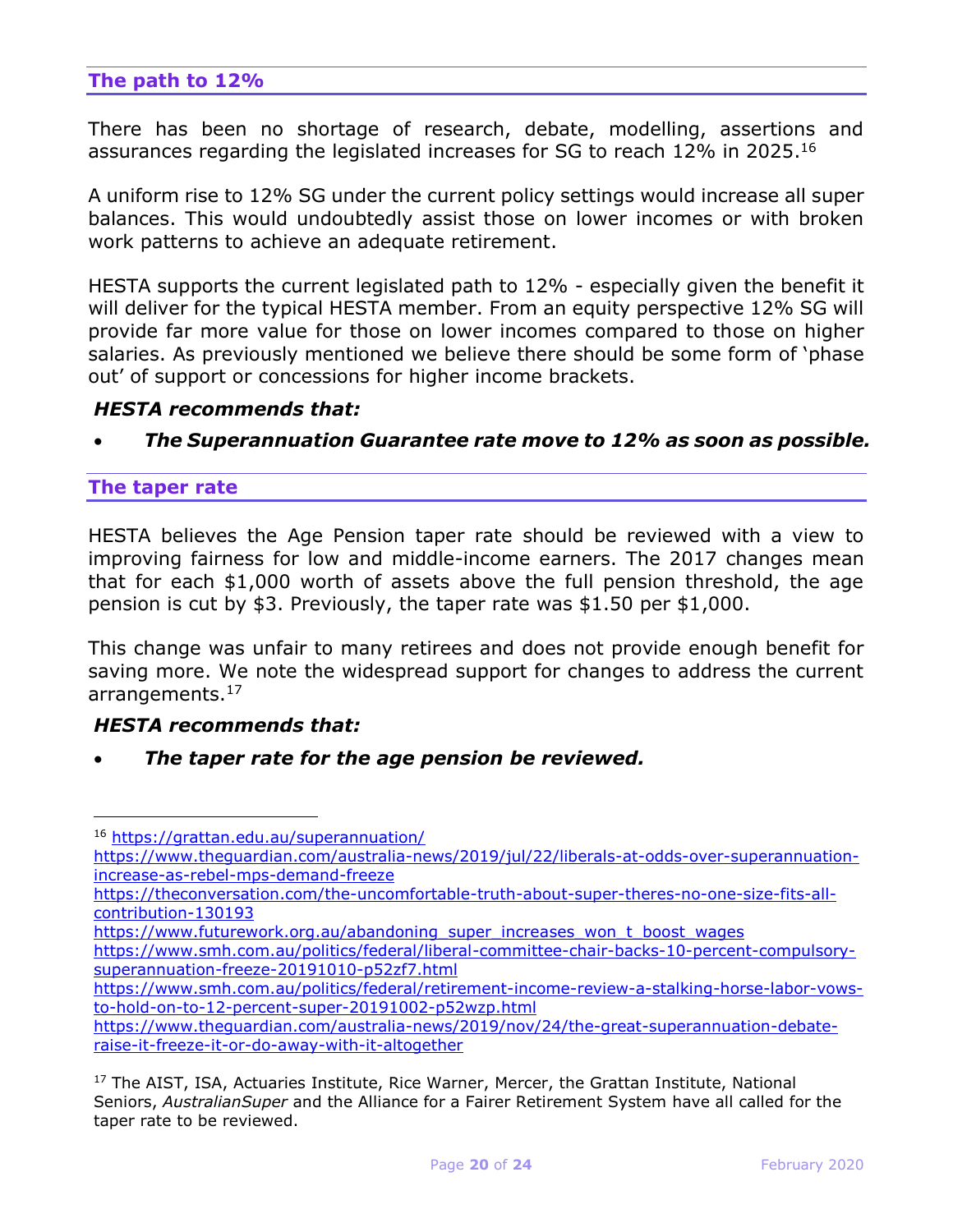# **Relationship breakdown**

i<br>I

Relationship breakdown can have a significant impact on an individual's retirement outcomes. For low income households, superannuation can make up the greatest share of the property pool but the financial outcomes for disadvantaged women are currently poor.

The landmark report, *Small Claims Large Battles,<sup>18</sup>* by Women's Legal Service Victoria looked at the barriers to fair financial outcomes for disadvantaged women in the family law system. Superannuation splitting was identified as an area that needed urgent reform, especially for vulnerable women who had experienced family violence or economic abuse.

The research highlighted superannuation as a significant asset in smaller property disputes, especially if there were no other assets. Vulnerable women face significant difficulty in accessing a superannuation split under the current framework where super can effectively be 'hidden' if parties fail to make full and frank disclosure. In addition, the legal and administrative complexities involved in obtaining orders over superannuation often inhibit women's access following relationship breakdown.

Given that superannuation continues to grow in coverage and size of accounts it is an increasingly important source of wealth in many Australian households. For lowincome families it can be the greatest share of the property pool because of compulsory contributions and preservation.

One of the issues identified by the report is the difficulty in identifying a former partners superannuation. Voluntary disclosure is the primary method for locating superannuation and it is often impossible to know if all accounts in a party's name have been disclosed.

The phenomenon of multiple superannuation accounts complicates any attempt to form an accurate picture of someone's superannuation. According to the ATO in June 2018 approximately 35% of people with superannuation accounts had more than one account and 13% had three or more accounts.<sup>19</sup> In addition, men are more likely than women to hold more than one super account and of those people who hold six or more accounts 60% are men.

Even if there is no superannuation split in the final property settlement, knowing the size of each party's superannuation interest is important to ensure it can be calculated and offset against other assets.

<sup>18</sup> <https://womenslegal.org.au/creating-change/small-claims%2C-large-battles.html>

<sup>19</sup> [https://www.ato.gov.au/About-ATO/Research-and-statistics/In-detail/Super-statistics/Super](https://www.ato.gov.au/About-ATO/Research-and-statistics/In-detail/Super-statistics/Super-accounts-data/Multiple-super-accounts-data/#MultiplesuperaccountsheldbyAustralians)[accounts-data/Multiple-super-accounts-data/#MultiplesuperaccountsheldbyAustralians](https://www.ato.gov.au/About-ATO/Research-and-statistics/In-detail/Super-statistics/Super-accounts-data/Multiple-super-accounts-data/#MultiplesuperaccountsheldbyAustralians)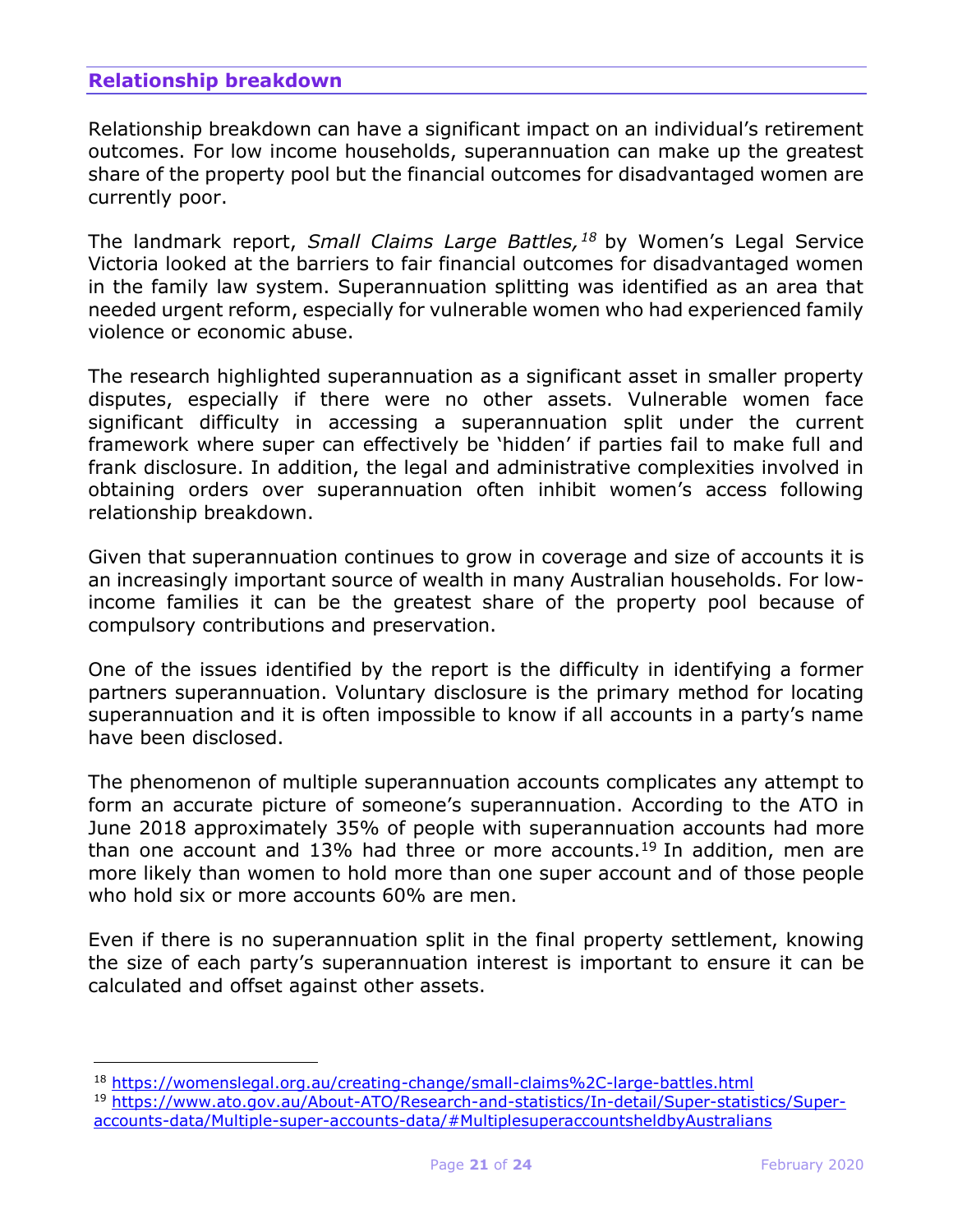The WLSV Report recommended an administrative mechanism for the release of information about the identity of a former partner's superannuation fund and its value. Pleasingly this recommendation was adopted by the Federal Government in the Women's Economic Security Statement<sup>20</sup> released in November 2018; however, this is still to be legislated and implemented. There is no apparent reason or explanation for the delay. Consequently, the amount of super that is 'invisible' during relationship breakdown remains unknown.

The WLSV Report also recommended a simplified form for superannuation splitting be developed. This recommendation was echoed by the ALRC Report into Family Law that was released in March 2019. HESTA has been working with WLSV, Women in Super and other superannuation stakeholders to advance this issue. $21$ 

# *HESTA recommends that:*

i<br>I

• *The process for superannuation splitting in the event of relationship breakdown be improved.*

<sup>20</sup> [https://www.pmc.gov.au/sites/default/files/publications/womens-economic-security](https://www.pmc.gov.au/sites/default/files/publications/womens-economic-security-statement-2018.pdf)[statement-2018.pdf](https://www.pmc.gov.au/sites/default/files/publications/womens-economic-security-statement-2018.pdf)

<sup>21</sup> [https://www.hesta.com.au/about-us/media-centre/HESTA-pushes-for-simpler-super](https://www.hesta.com.au/about-us/media-centre/HESTA-pushes-for-simpler-super-splitting.html)[splitting.html](https://www.hesta.com.au/about-us/media-centre/HESTA-pushes-for-simpler-super-splitting.html)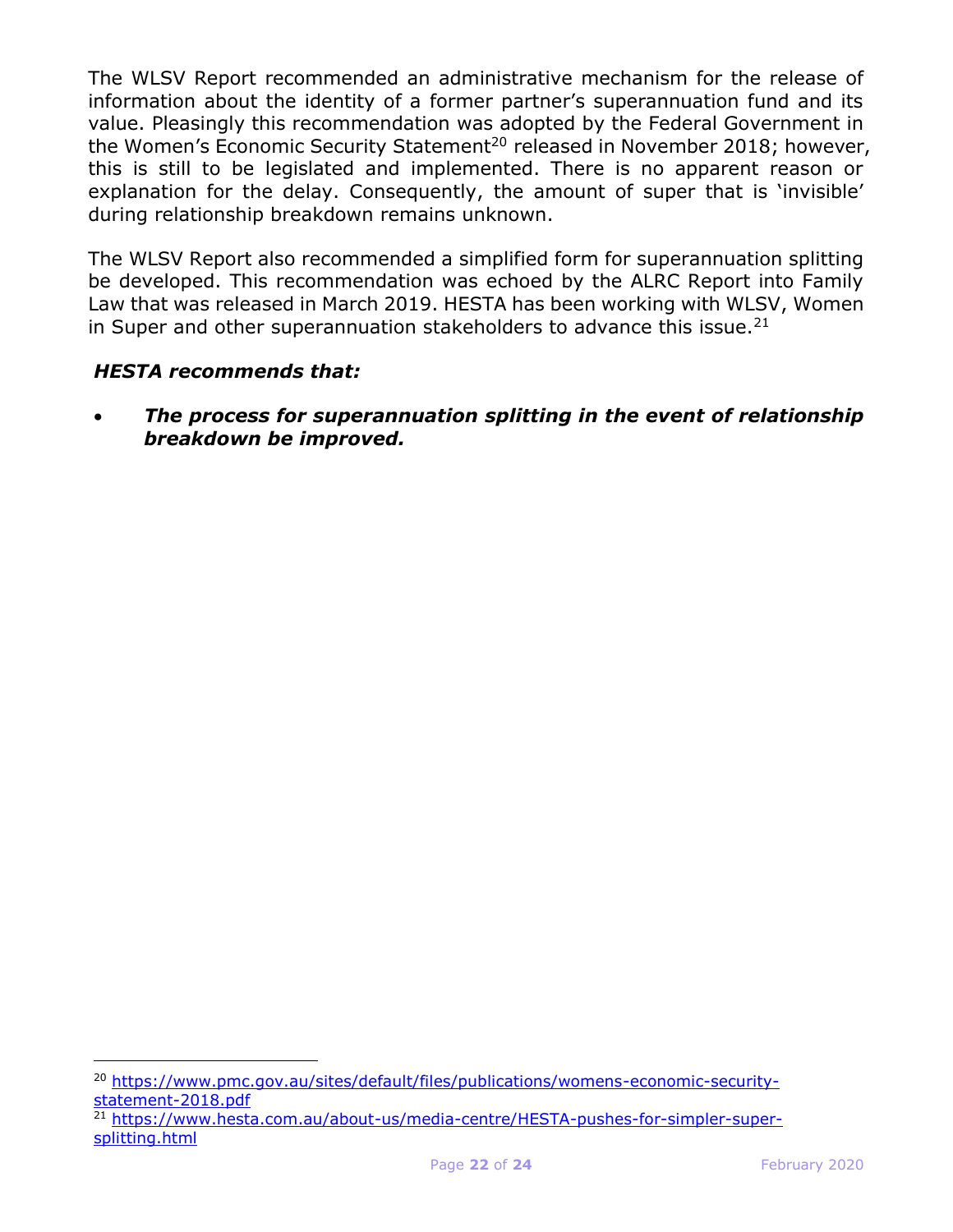# **Indigenous super**

HESTA is working to increase confidence and choice in retirement for all members including Aboriginal and Torres Strait Islander peoples. Superannuation is complex for everyone and issues faced by First Australians regarding superannuation can be even more complicated.

HESTA was the first industry superannuation fund to implement a Reconciliation Action Plan (RAP), using the Reflect model to help us chart the best path to stronger partnerships with Aboriginal and Torres Strait Islander communities and now, we're building on the work we've done with our Innovate RAP.<sup>22</sup>

In addition, HESTA is part of the Indigenous Superannuation Working Group<sup>23</sup> and continues to support and participate in activities such as the Indigenous Super Summit and the Big Super Day Out.<sup>24</sup>

HESTA has supported broadening the legislative definition of dependency to be aware of First Australian kinship structures in relation to superannuation death benefits <sup>25</sup> and has implemented the AUSTRAC identification guidelines for Aboriginal and Torres Strait Islander customers.<sup>26</sup>

### **The value of insurance in super**

We note the Panel has not addressed the issue of insurance within super in the consultation paper. There have obviously been significant legislative changes in this area recently<sup>27</sup> that are still being implemented; however, we believe the Panel should still incorporate the 'value' group insurance can provide to vulnerable cohorts into their analysis:

By way of illustration a 20-year-old HESTA member would previously receive:

- IP cover that provides \$950 per month until age 67 if they are unable to work; and
- Death cover to the value of \$50,000.

This cover was provided for 76 cents per week or \$39.52 per year. HESTA receives a tax rebate for the cost of providing this insurance, which we passed on to

<sup>22</sup> <https://www.hesta.com.au/about-us/what-we-stand-for/reconciliation-action-plan.html>

<sup>23</sup> <http://www.aist.asn.au/about/aist-in-the-community/indigenous-super.aspx>

<sup>24</sup> <http://www.fnf.org.au/super-outreach.html>

<sup>25</sup> <https://treasury.gov.au/consultation/c2019-t371937>

<sup>26</sup> [https://www.austrac.gov.au/business/how-comply-and-report-guidance-and](https://www.austrac.gov.au/business/how-comply-and-report-guidance-and-resources/customer-identification-and-verification/identifying-customers-who-dont-have-conventional-forms-id)[resources/customer-identification-and-verification/identifying-customers-who-dont-have](https://www.austrac.gov.au/business/how-comply-and-report-guidance-and-resources/customer-identification-and-verification/identifying-customers-who-dont-have-conventional-forms-id)[conventional-forms-id](https://www.austrac.gov.au/business/how-comply-and-report-guidance-and-resources/customer-identification-and-verification/identifying-customers-who-dont-have-conventional-forms-id)

<sup>&</sup>lt;sup>27</sup> Protecting Your Super & Putting Members' Interests First